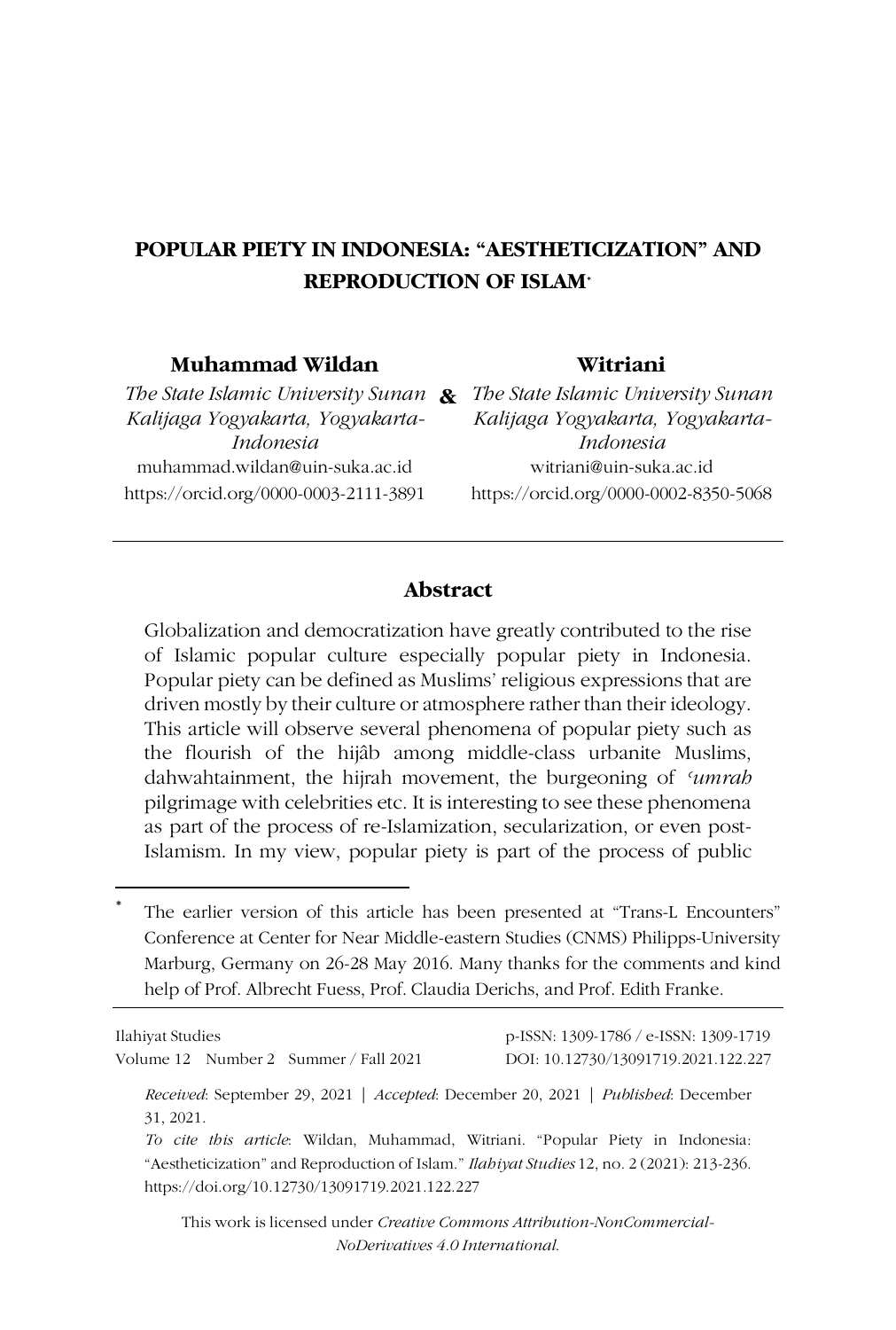Islam which in turn will generate civil Islam. The phenomena of popular piety will not only be viewed from the perspective of commodification of Islam and consumerism of Muslims, but also as an "aestheticization" of Islam which would foster a much broader interpretation of Islam in Indonesia.

*Key Words*: Popular piety, *ḥijāb*, *ʿumrah*, public Islam, civil Islam, post-Islamism

# **Introduction**

1

As the world's largest populous Muslim country, Indonesian Islam is undergoing such remarkable developments in the last two decades especially since Islam is more publicly visible and articulate.<sup>1</sup> "Modernization"2 and globalization, among the others, have flourished the development of Islam which many scholars name it as Islamic resurgence (Islamization) which is conspicuous almost in all aspects of society.<sup>3</sup> Currently, Indonesian Muslims which comprise approximately  $87\%$  of the population<sup>4</sup> have demonstrated their vitality as a system of symbolic and collective identity which in turn has also influenced the social and political dynamics of Indonesian society. Therefore, the positive responses and expressions of Muslims to "modernity" bring Lapidus to assert that Islam is a religion of

<sup>1</sup> Robert W. Hefner, *Civil Islam, Muslims and Democratization in Indonesia* (Princeton: Princeton University Press, 2000), 123.; Azyumardi Azra, "Political Islam in post-Soeharto Indonesia," in Virginia Hooker and Amin Saikal (eds.), *Islamic Perspectives on the New Millennium* (Singapore: ISEAS, 2004), 133.

<sup>&</sup>lt;sup>2</sup> Regardless of many debates on the discourse of modernization, the writer shares his views with those who believe that there are multiple modernities, to distinguish between modernity in the Western context and other contexts. Further see S. N. Eisenstadt, "Multiple Modernities," *Daedalus* 129, no. 1, (2000), 1-29.

<sup>3</sup> Noorhaidi Hasan, "The Making of Public Islam: Piety, Agency, and Commodification on the Landscape of the Indonesian Public Sphere," *Contemporary Islam* 3/3 (2009), 232-233, https://doi.org/10.1007/s11562-009- 0096-9.

<sup>4</sup> Based on national census in 2010. Further see Indonesian Central Bureau of Statistics https://sp2010.bps.go.id/index.php/site/tabel?tid=321&wid=0 (accessed on July 15, 2019).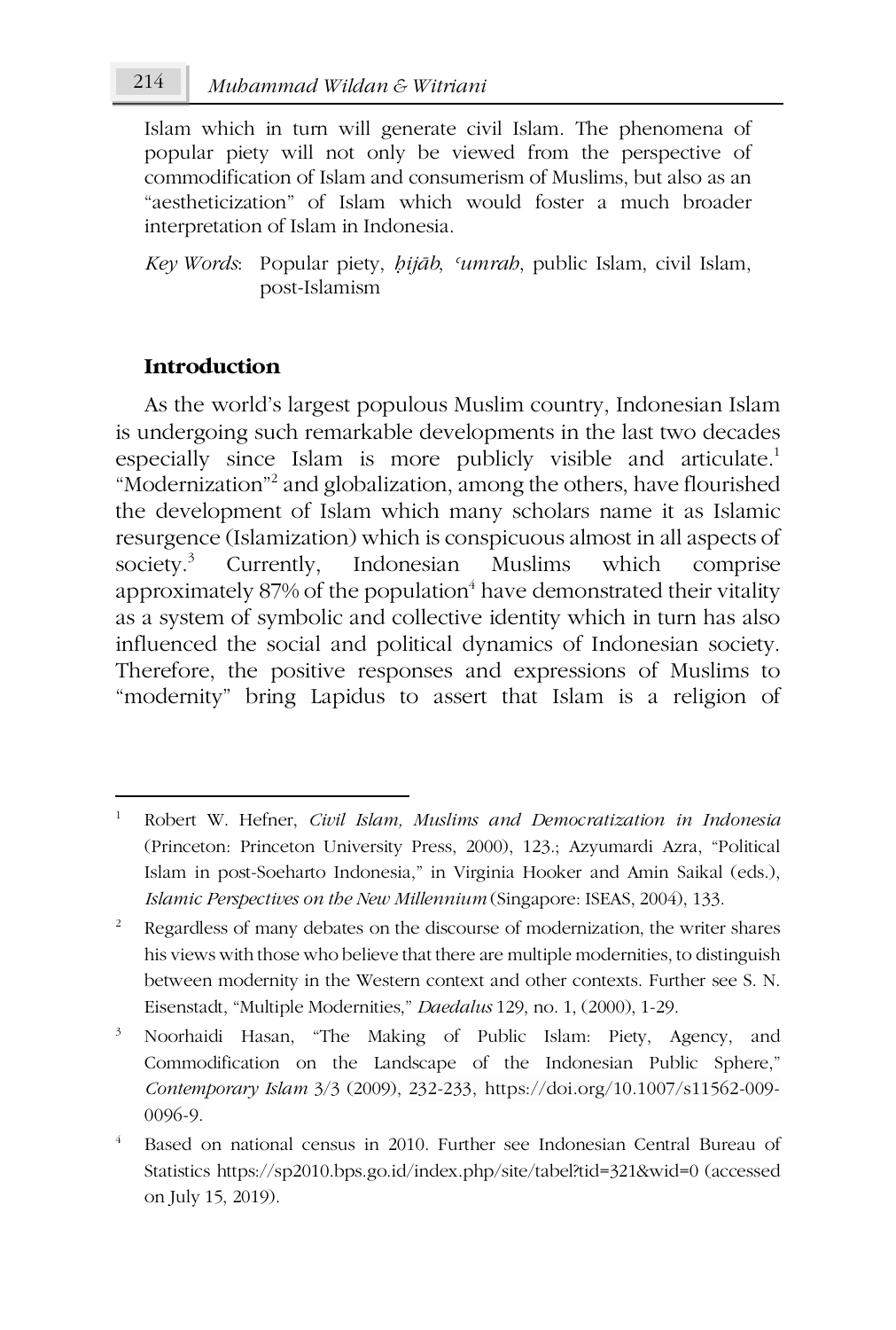modernization.5 Along with the rise of Indonesian Muslims' consciousness to demonstrate their religiosity in the public sphere, Islam has increasingly moved to the center and become part of political expressions, legal transactions, economic activities, as well as social and cultural practices.<sup>6</sup>

The rise of Islamic identity in the Indonesian public spheres has been marked by the proliferation of religious symbols and new lifestyles. Currently, many expressions on Islam are more visible in the public spheres and also in the media such as fancy mosques, Islamic schools, Islamic banks, Islamic hospitals and medication, Islamic music and movies, hijāb, da'wahtainment<sup>7</sup> on TV and internet, etc. New genres of daʿwah such as cyber daʿwah and cellular daʿwah through many kinds of social media and web-based services bring Islam into everyday life and personal convenience, accessibility, and immediacy.8 The emergence of Islam in the public spheres is such an expression of Muslims' freedom to express their identity. Undoubtedly, the proliferation of Islamic popular culture is more obvious nowadays due largely to globalization and democratization.

Among the above Islamic popular culture, the writer is particularly interested in the phenomenon of popular piety. Normatively, religiosity is more profound in Islam as personal piety. The flourish of Islam socially and culturally nowadays, however, could be clearly seen as popular piety or symbolic piety. The writer prefers to define the term as the collective forms of religious-based lifestyles practiced by Muslims that are mostly inspired by their circumstances rather than

1

7 Type of television program of preaching which combine performative religious skills with entertainment, for further reading see Dicky Sofjan "Gender Construction in *Dakwahtainment*: *A Case Study of Hati ke Hati Bersama Mamah Dedeh*," *Al-Jāmiʿah: Journal of Islamic Studies* 50, 1 (2012), https://doi.org/10.14421/ajis.2012.501.57-74.

<sup>5</sup> Ira M. Lapidus, "Islamic Revival and Modernity: The Contemporary Movements and the Historical Paradigms," *Journal of the Economic and Social History of the Orient* 40, no. 4 (1997), 457.

<sup>6</sup> Noorhaidi Hasan, *Laskar Jihad: Islam, Militancy, and the Quest for Identity in Post-new Order Indonesia* (Ithaca: Cornell Southeast Asia Program, 2006).

<sup>8</sup> Greg Fealy, "Consuming Islam: Commodified Religion and Aspirational Pietism in Contemporary Indonesia," in *Expressing Islam: Religious Life and Politics in Indonesia*, ed. Greg Fealy and Sally White (Singapore: ISEAS, 2008), 29-30, https://doi.org/10.1355/9789812308528-006.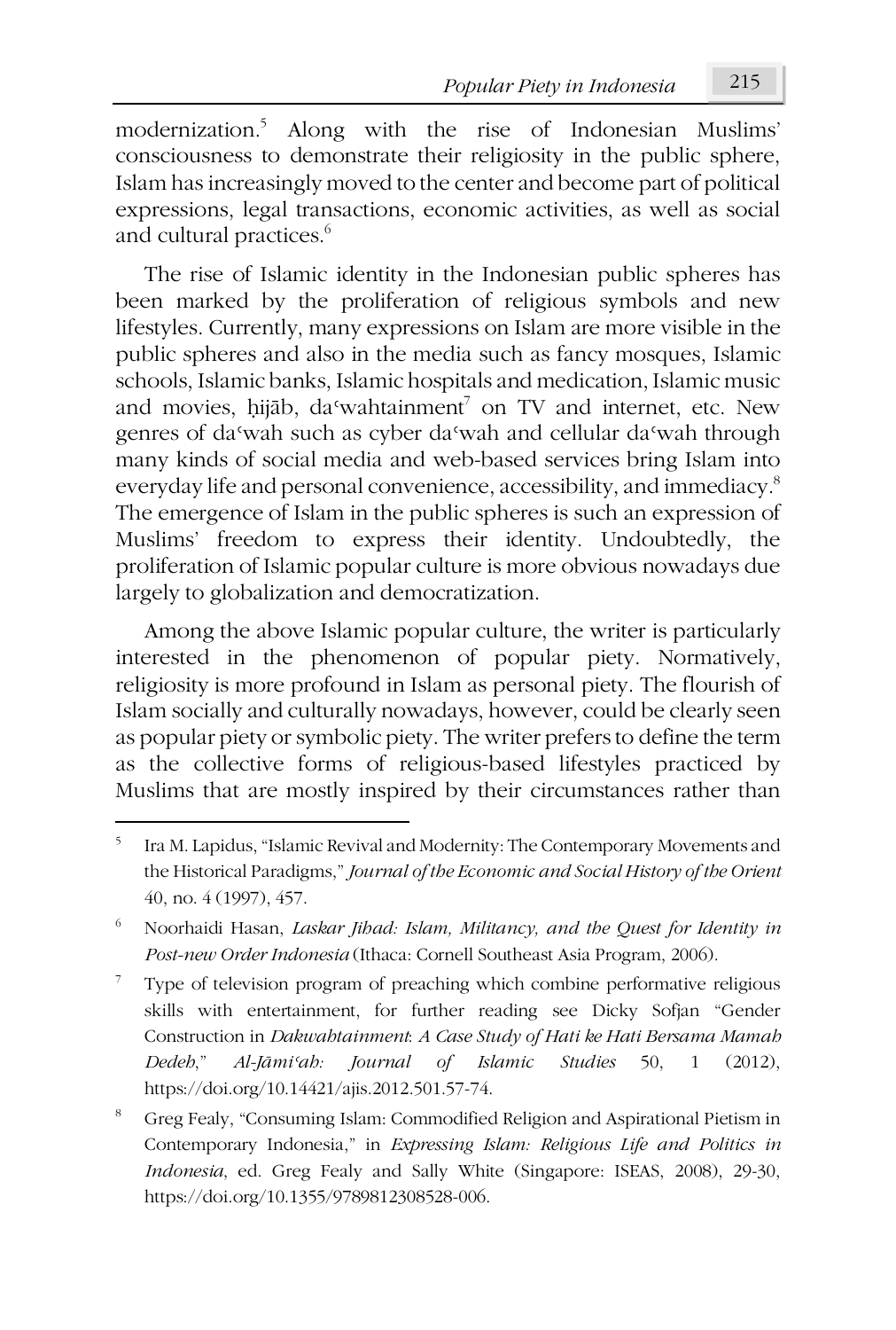beliefs. Among this kind of popular culture are the increasing usages of hijāb among urban middle-class Muslims, hijrah<sup>9</sup> movement and Arabism, 10 dakwahtainment, etc.

This paper tries to answer some questions such as what are the varieties of popular piety, to what extent do globalization and democracy give to the rise of popular piety, and what is the meaning of popular piety in the dynamics of Islam and modernity in Indonesia. To acquire a good interpretation from the above phenomena, the writer should not rely on the individual context but more important should be within a given social context. Ḥijāb of female Muslims for example should not only be understood as personal piety (ethical) but could also be viewed as aesthetical or even political phenomena. Likewise, the phenomenon of hijrah among the youth, and the Arabic culture both in fashion and utterances or communication have been seen as a new face of Indonesian Islam. In general, however, popular piety as a phenomenon of democratization of Indonesia could be viewed as aestheticization, reproduction of Islam, moderate Islam, and later exclusivity of Islam.

## **Public Islam & Popular Culture**

Since the last decade of the New Order government in the 1990s, Islam has been flourishing significantly in Indonesia. The government's openness towards Muslims provided an opportunity for the emergence of the middle-class Muslim generation to exhibit religious symbols more explicitly in the public sphere.<sup>11</sup> Owing to the mass and rapid development of Islamic education since the mid of the New Order government, devout Muslims (*santri*) rose significantly and

Fealy, "Consuming Islam," 15-16.

<sup>9</sup> Historically, the term hijrah is traced to the commemoration of the day when the Prophet Muhammad (PBUH) emigrated from Makkah to Madinah. The term is translated as emigration especially among young generation of Muslims to declare a spiritual emigration and pursue a better life in the world and here after. For further reading see Taufiqur Rahman et al. "Hijrah and the Articulation of Islamic Identity of Indonesian Millenials on Instagram," *Jurnal Komunikasi: Malaysian Journal of Communication* 37/2 (2021), 154-170.

 $10$  The term is related to the adoption of Arabic cultures such as lifestyle, language, fashion as the Muslim daily life.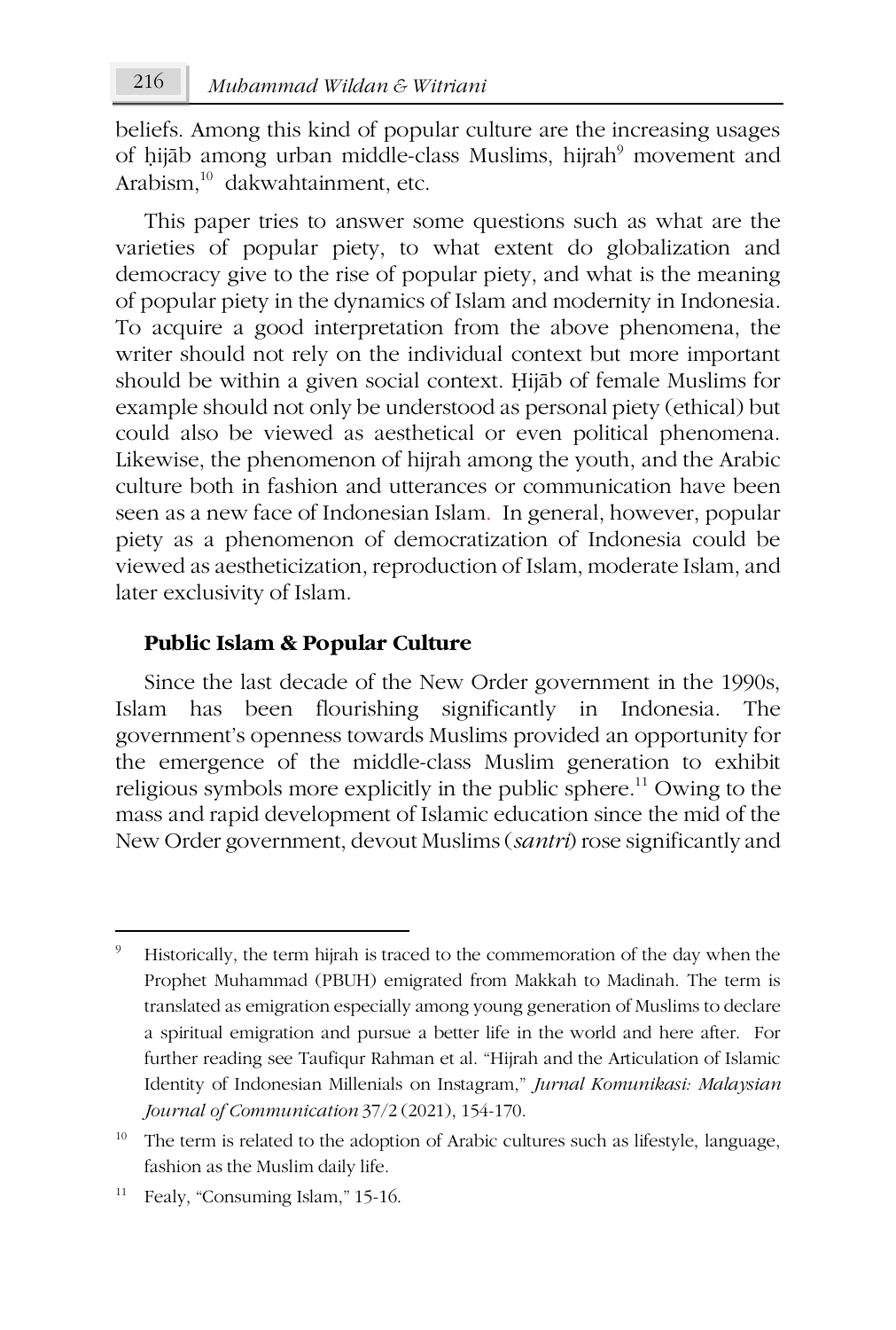became a significant segment in the society.<sup>12</sup> Witnessing the shift of the attitude of the state towards Islam, Indonesian Muslims initiated various activities to demonstrate the victory of Islam. Since they believe that Islam could play a significant role in the public arena, they implemented various "Islamic visions" at the level of education, economics, as well as politics.

Furthermore, Brenner argues that since the late 1970s the phenomenon of 'the Islamic resurgence' has had a profound impact on religion, politics, and society throughout the Islamic world and beyond. As she further explains:

One of the most conspicuous symbols of this powerful and resilient movement is the style of women's clothing or 'veil.' In Java veiling isymbolizes a new historical consciousness that deliberately disassociates itself from the past. Javanese women who adopt the veil often invoke the idiom of 'becoming aware' as a means of distancing themselves from their own pasts and conceptualizing the process by which they have used their newfound knowledge and practice of Islam to bring about the personal change. $13$ 

In addition, the development of Islam in the country is also reinforced by global Islam which also reverberated since the end of the  $20<sup>th</sup>$  century. Undeniably, however, although global Islam also brought about a significant influence on Islamism or even radicalism, the writer believes that moderate Islam would be much obvious in the religious life in Indonesia. Globalization also brings about the influx of foreign culture in the country which in turn influenced significantly Indonesian culture including the Islamic popular culture. Eventually, popular Islam is one of the phenomena of the emergence of public Islam.

When religion comes to a certain territory, it undergoes such kind of contextualization since religion is such a culture that could be also adaptive to certain social settings and corresponds to surrounding

 $\overline{a}$ 

<sup>12</sup> Farish A. Noor, "Popular Religiosity in Indonesia Today: The Next Step after 'Islam Kultural'?" in *Al-Jāmi'ah: Journal of Islamic Studies* 53/2 (2015), 284-286, https://doi.org/10.14421/ajis.2015.532.283-302.

<sup>&</sup>lt;sup>13</sup> Suzanne Brenner, "Reconstructing Self and Society: Javanese Muslim Women and 'the Veil'," *American Ethnologist* 23/4 (November 1996), 673-697, https://doi.org/10.1525/ae.1996.23.4.02a00010.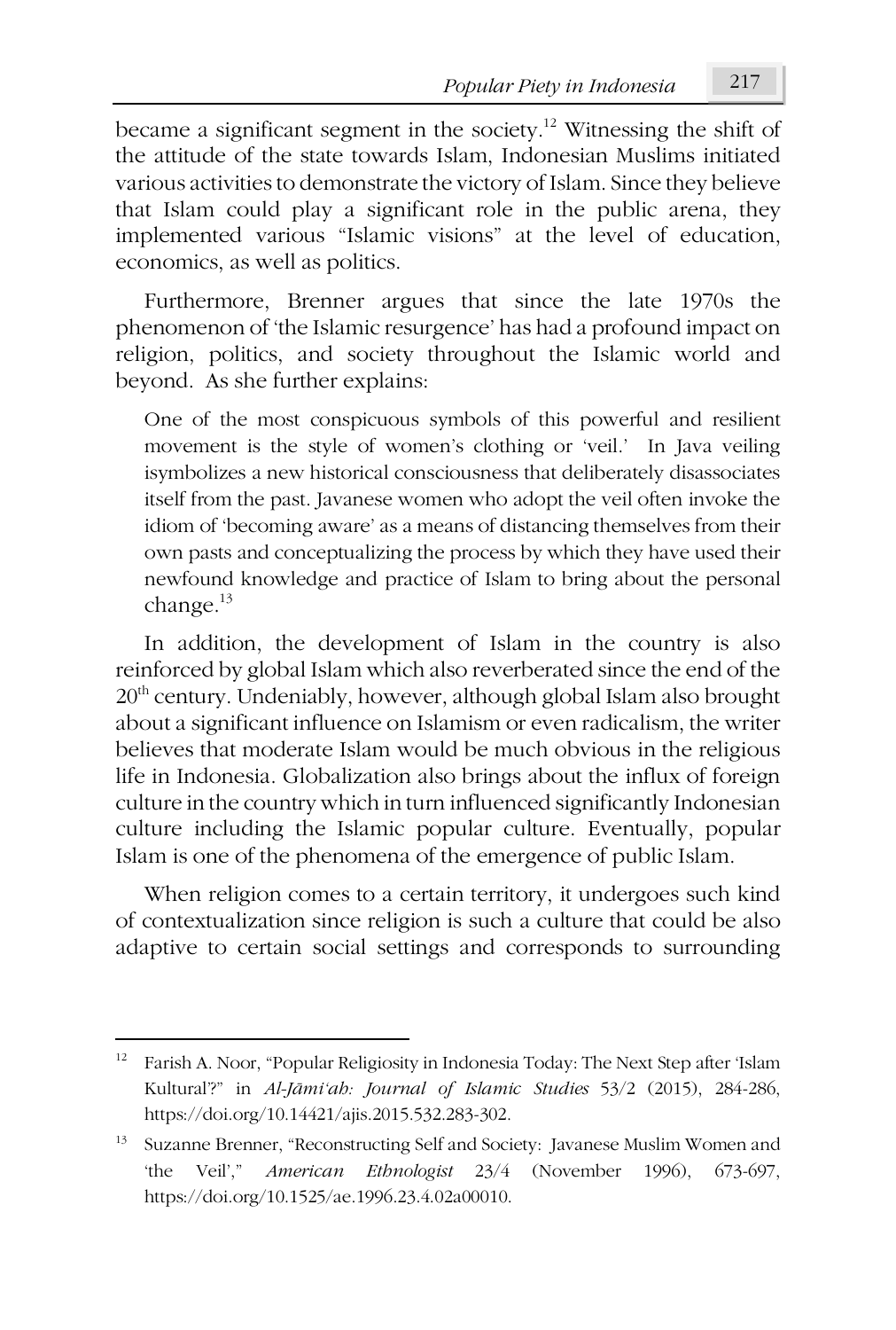culture.<sup>14</sup> The encounter of a religion with a local culture has given birth to a mixed culture (syncretism) which is functional within the society. As a religion, Islam could develop into an adaptive culture since it is influenced by ideology and market interest. This is such an endless process within a society in which Islam has been continuously adapting to certain cultural processes. In other words, Islam is undergoing such kind of contextualization in such ultra-modern era which could change also its religious practices. Religion tends to be understood from its outer appearance; an image made by the people (aesthetic). Whereas ethical values as the substance of a religion which creates a blueprint of social practices do not give significant influence.15 It means that Islam which is more visible in the public sphere is due largely to the aesthetic factors rather than ethical values of religion.

Obviously, the growth of Islamic consciousness in Indonesia could be seen with the proliferation of Islamic institutions and publicly religious symbols.16 The phenomena of sharīʿah, ḥalāl, hijrah among the celebrities and Ustādh celebs, for instance, have been seen as a trend, which does not only attract public attention about the new face of Indonesia celebrity but also the religious spirit of public figures, which became the spotlight, although substantially this change is still a debate.

Interestingly, this phenomenon is also well captured by the industry and world of entertainment. If in a few decades, the industry did not really consider the notion of ḥalāl and sharīʿah as the focus of their product promotion, this change has created its own market. Ḥalāl and sharīʿah are expressively and distinctively stated for Muslims as the biggest share of the products, not only for food but also fashion, cosmetics, and other health product industries This development, of course, cannot be separated from changes on the socio-political level, since reformation era when we could witness the abundant new Islamic institutions such as Islamic boarding schools, integrated Islamic schools, Islamic alms and donations, Islamic finance (bank, insurance, and pawnshop), Islamic hospitals and medication, Islamic political

<sup>&</sup>lt;sup>14</sup> James W. Dow, "The Evolution of Religion: Three Anthropological Approaches," *Method & Theory in the Study of Religion* 18/1 (2006), 75-77.

<sup>15</sup> Irwan Abdullah, *Konstruksi dan Reproduksi Kebudayaan* (Yogyakarta: Pustaka Pelajar, 2010), 113-114.

Hasan, "The Making of Public Islam," 236-237.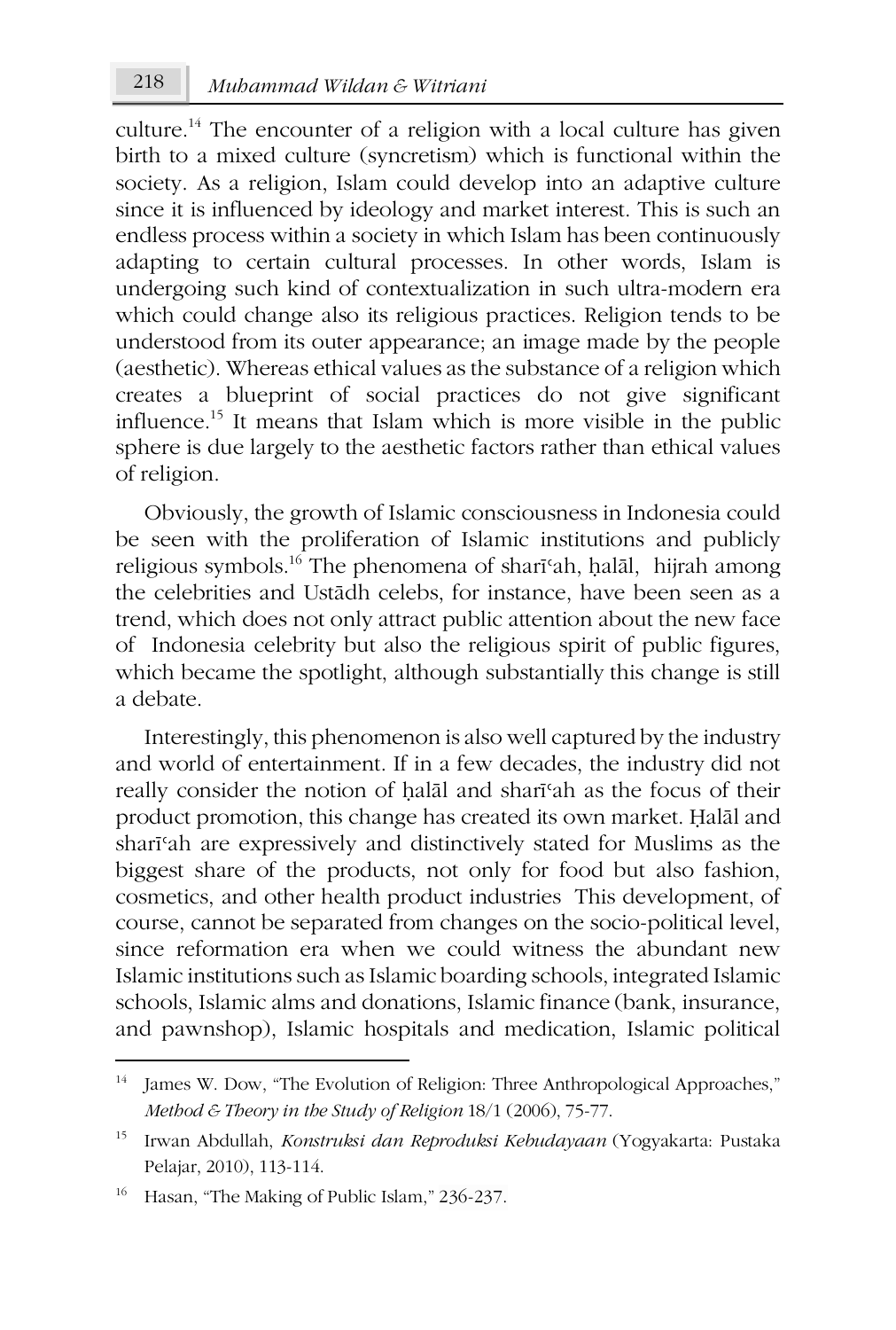parties, and even the latter from the moderate to the conservative ones. On the entertainment sides, the television, film, and music industries have also experienced significant variations, in which Islamic text and music narratives have their own segments in any range of age. However, this development does not necessarily shift or eliminate the level or class of society especially among Indonesian Muslims. On a high level of society, for instance, a new trend of people performing pilgrimage to Mecca either with standard price or with the most exclusive ones, many new fancy mosques built, more Muslims wearing hijāb (Muslim outfits) or attending religious sermons on TV or four or five-star hotels, etc, are some other Islamic consciousness which spotlights the phenomena.

In contrast to the New Order era in which people tend to hide their religious identity, since the beginning of the reformation era, Muslims are eager to demonstrate their religiosity. Hijrah, which is basically a ritual personal has become a collective action following the social movement of popular das wah which massively fills public space and social media. Recent research conducted by IDN found that hijrah has become a growing trend among Indonesian Muslim millennials (IDN Research Institute, 2020). Most of the respondents in the research agreed that some hijrah behaviors were mostly about their daily lifestyle changes.17 Similarly, another research by Farchan also mentions that the trend of hijrah, especially among urban millennial Muslims, puts a new color to Indonesian Islam. The interpretation of hijrah has undergone a transformative shift from the geographical realm as the concept of hijrah at the time of the Prophet Muhammad to the personal realm. The thinking construction of millennial generation thinking on hijrah, in general, is "changing attitudes, behavior, and lifestyles in accordance with Islamic values." 18

Obviously, democratization brought about media liberalization and Islamic media is not the exception. The most visible is the mushroomed of Islamic printing media such as books, novels, magazines, tabloids, and bulletins which for more than three decades

 $\overline{a}$ 

<sup>17</sup> IDN Research Institute (2020), Indonesia Millennial Report 2020. https://cdn.idntimes.com/content-documents/Indonesia-millennial-report-2020 byIDN-Research-Institute.pdf, accessed September 17, 2021.

<sup>&</sup>lt;sup>18</sup> Yusa' Farchan and Zulfa Rosharlianti, "The Trend of Hijrah: New Construction of Urban Millennial Muslim Identity in Indonesia," *The Sociology of Islam* 1/2 (June 2021), 1-24.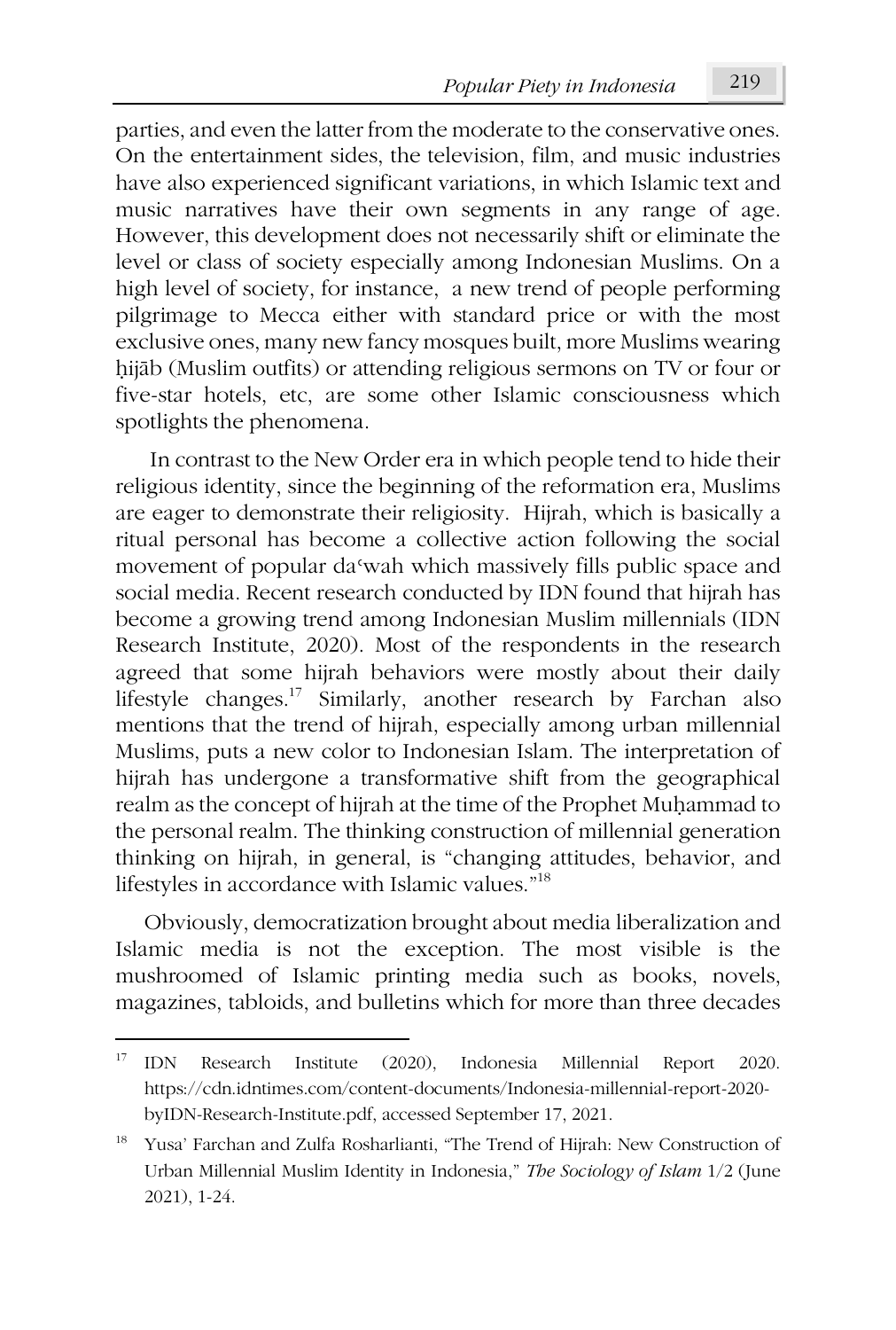had been subjected to government criticism and state restriction in the name of security, political stability, and economic development. Other phenomena of public Islam are the flourish of electronic media such as Islamic movies, Islamic soap operas (TV series), religious sermons on TVs, cyber daʿwah, streaming radio, or online magazines, and also Islamic social media. All the above phenomena correspond with the demand of middle-class Muslims which also rising significantly.

The phenomena of public Islam which are blossoming and more visible nowadays are part of the democratization process in Indonesia. Along with the growth of Indonesian economics, the number of middle-class Muslims also rose significantly.19 The writer argues that the more visible Islam in the public spheres is part of the involvement of Indonesian Muslims in the democratization of the country. This phenomenon is significant for the future of Muslims' identity and also the future of a strong nation-state of Indonesia. Islamic identity is not manipulated by the state as during the New Order period, but also not forced by certain Islamic groups as happened lately. The rise of the involvement of Muslims in the public spheres secures private interests and also the building of Muslims' civil society.

The development of information technology plays a significant role in the pace of Islamic popular culture in Indonesia. The usage of modern tools such as TV, hand-phones, the internet, and social media in most Muslims' daily life has given significant influence to the way how Muslims live. Thanks to the availability and accessibility of the internet in Indonesian cities since the end of the Suharto regime, the Islamic popular culture has also increased significantly not only in the public spheres but also in the media. In the post-Suharto era, therefore, the cyber world is not only occupied by proponents of democratization but also by many radical Islamist groups. These various online activities –from democratization efforts to fundamentalist cyber wars– mirror the liberal attitude towards the internet in the post-Suharto era. The ease of accessibility of the internet in Indonesia becomes apparent in terms of the transition from an authoritarian to a more democratic political system. However, the widely spread of online and media literacy has eased ordinary Muslims to be more familiar with doctrinal concepts and religious reasoning which was previously mostly the domain of the religious scholars

<sup>19</sup> Ariel Heryanto, *Identity and Pleasure: The Politics of Indonesian Screen Culture* (Singapore: NUS Press, 2014), 31-32.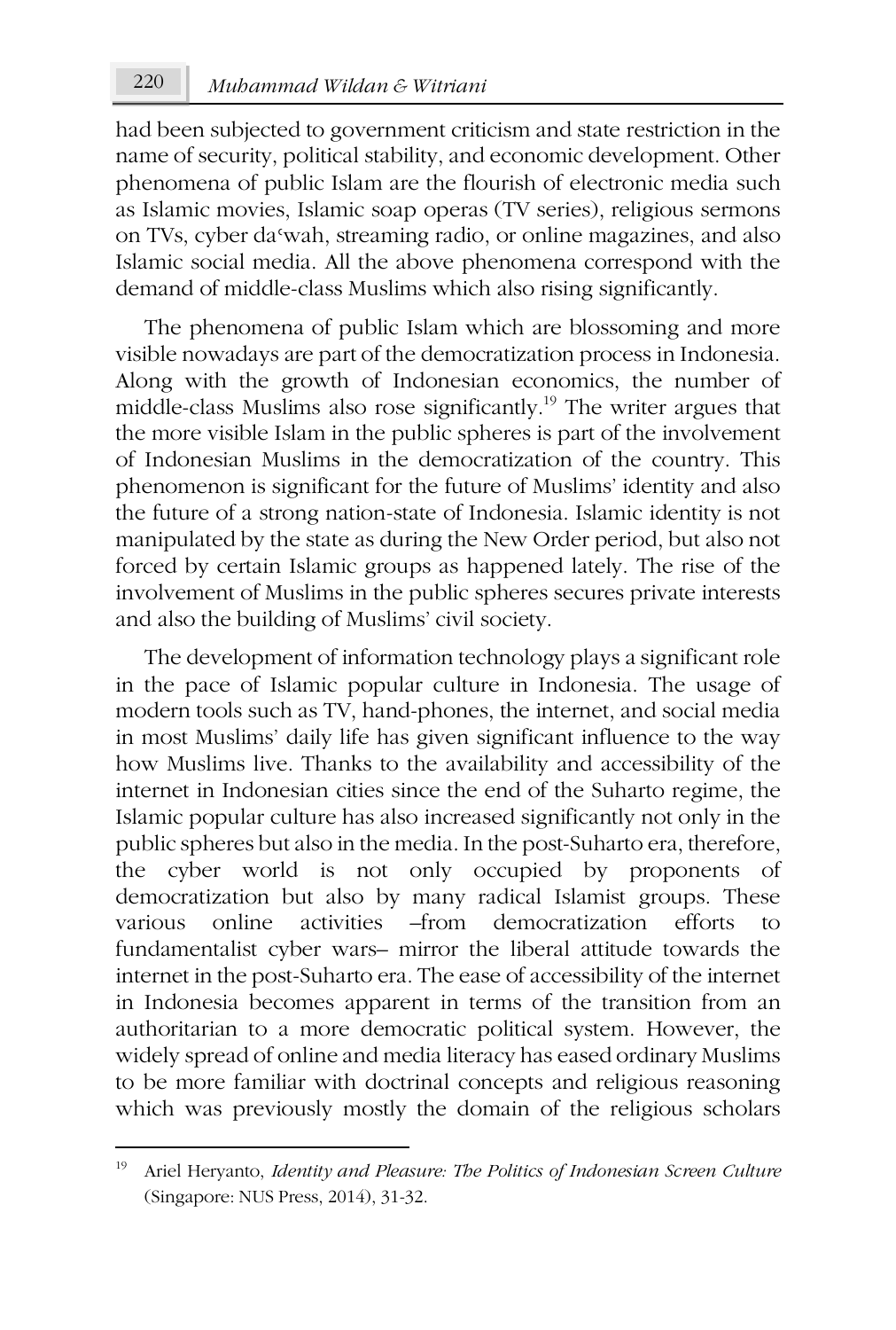*Popular Piety in Indonesia* 221

alone.20 Apparently, modernization gives significant changes to Muslims' religiosity. Hijab for example which was previously known as the outfits of outdated and low-level Muslims has been becoming more visible nowadays as a modern and middle-class daily life. Religious symbols which were previously well available in worship places such as mosques, nowadays are becoming more visible in public spheres. Hence, currently, Islam has become part of the popular culture in Indonesia.

# **Commodification of Islam and "Aestheticization"**

In *the Politics of Piety*, Saba Mahmood articulates the concept of piety as a state of "'being close to God:' a manner of being and acting that suffused all of one's acts, both religious and worldly in character," <sup>21</sup> the observance of Ṣalāt operated as more than a ritual obligation, but as a site of self-formation. Hence, "ritual (i.e., conventional, formal action) is understood as the space par excellence of making their desires act spontaneously in accord with pious Islamic conventions"22

However, in the era of globalization, where social media then becomes an important part of contemporary life, religious commodification is unavoidable. Religious symbols, including piety, which previously were in the personal area, a secret relationship between man and his/her God, then shifts to a social or popular area which could be loaded with various interests. Hence, as noted by Mahmood, the religious practice, such as wearing a veil could be debatable whether it is kind of a false awareness, a pragmatic action, or because of religious patriarchy. 23

The flourish of Islamic popular culture, the rise of middle-class Muslims, and the adoption of many symbols of modernity could be regarded as symbolic piety. The writer believes that re-Islamization

<sup>&</sup>lt;sup>20</sup> Armando Salvatore and Dale Eickelman, "Preface: Public Islam and the Common Good," in *Public Islam and the Common Good*, ed. A. Salvatore and Dale. F. Eickleman (Leiden: Brill, 2004), xi-xii.

<sup>21</sup> Saba Mahmoud, *Politics of Piety: The Islamic Revial and the Feminist Subject* (Princeton & Oxford: Princeton University Press, 2005), 122.

<sup>&</sup>lt;sup>22</sup> Mahmoud, "Rehearsed Spontaneity and the Conventionality of Ritual: Disciplines of 'Ṣalāt'," *American Ethnologist* 28, no. 4 (2001), 833.

<sup>23</sup> Mahmoud, *Politics of Piety*, 158.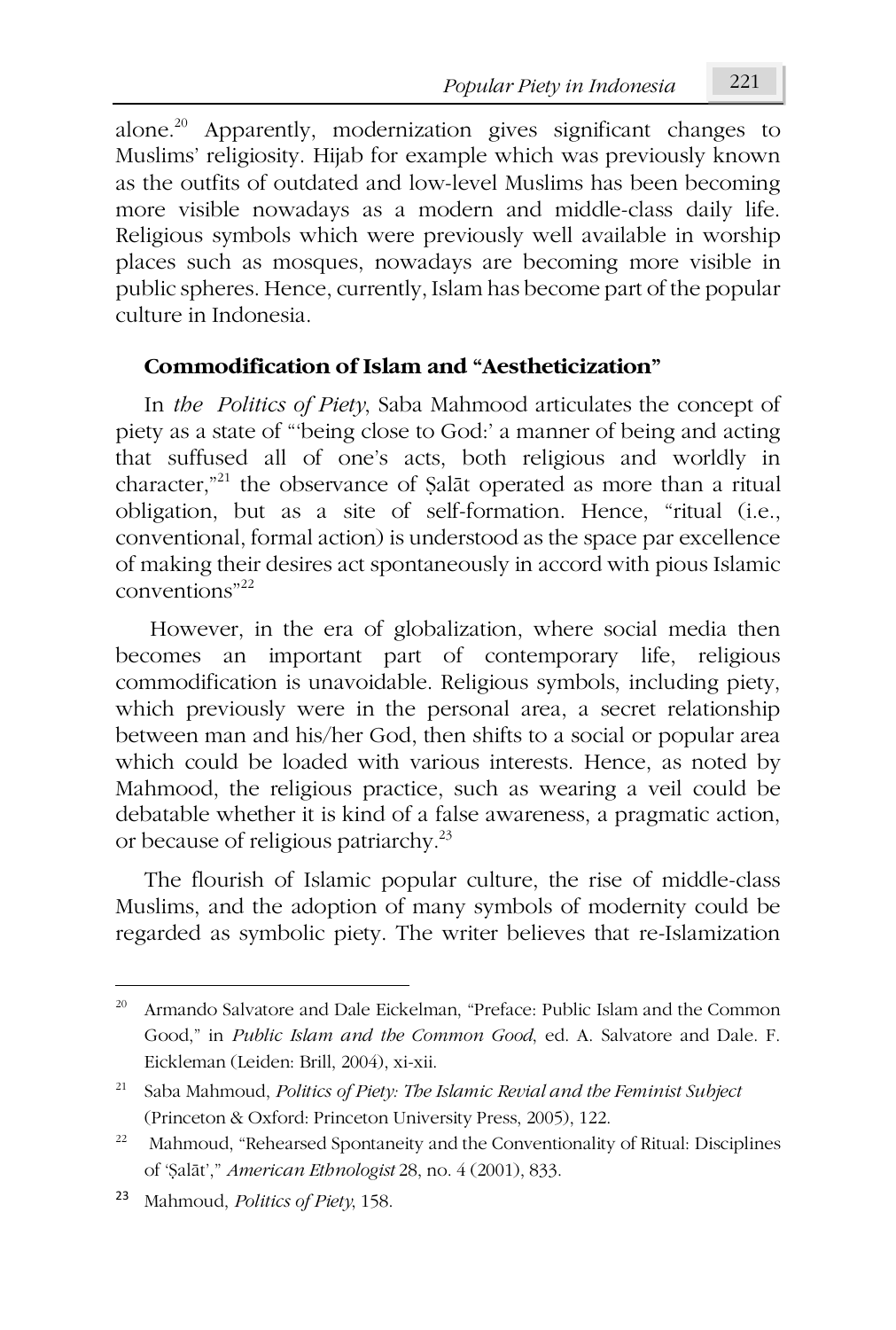took place in Indonesia in terms that Muslims' religiosity rose significantly. The mixture of spirituality and modernity should not necessarily lead Islam to secularization as religions have more than merely survived well in many parts of the modern world.<sup>24</sup> Berger even concludes that modernity does not necessarily bring about a decline of religion.25 Further, it is such a kind of new identity of moderate Muslims who could not only show their religiosity personally but also publicly. The writer, however, views that the re-Islamization of the country is such kind of shifting from old-fashioned to modern Islam.

The overwhelm of Islamic piety in Indonesia has given to the rise of Islamic popular culture and also popular piety culture. In the last ten years, public Islam has been represented by the abundance of religious symbols in any public sphere. Islamic fashion has been growing market all over the world, especially in Muslim majority regions such as Southeast Asia.26 Therefore, religious symbols in public are not only signs of Islamic popular culture and Muslims' consumerism, but also popular piety. Among the phenomena of popular piety are the growing usages of hijab among the middle class, performing ʿumrah pilgrimage with celebrities, attending religious sermons on TV programs, etc.

Many middle-class Muslim women in some big cities in Indonesia are eager to join ḥijāb communities such as *ḥijāber* community, *ḥijābers* socialite (*socialita*), Kivitz, etc. On a certain occasion, the group held a religious gathering such as religious sermons, talk shows, luncheons, fashion shows, cooking classes, charity, etc. The Hijabers Community (HC) is one of the vendors of women's Muslim fashion that has many branches and organizes many events in some big cities in the country. As noted by Hoesterey in his article "Film Islami: Gender, Piety and Pop Culture in Post-Authoritarian Indonesia:"

Armando Salvatore, "Tradition and Modernity within Islamic Civilisation and the West," in *Islam and Modernity: Key Issues and Debates*, ed. Muhammad Khalid Masud, Armando Salvatore and Martin van Bruinessen (Edinburgh: Edinburgh University Press, 2009), 4-9.

<sup>25</sup> Peter L. Berger, "Further Thoughts on Religion and Modernity," *Society* 49 (2012), 313, https://doi.org/10.1007/s12115-012-9551-y.

<sup>&</sup>lt;sup>26</sup> Annelies Moors, "Discover the Beauty of Modesty': Islamic Fashion Online," in *Modest Fashion: Styling Bodies, Mediating Faith*, ed. Reina Lewis (London & New York: I. B. Tauris, 2013), 36, 10.5040/9780755694181.ch-001.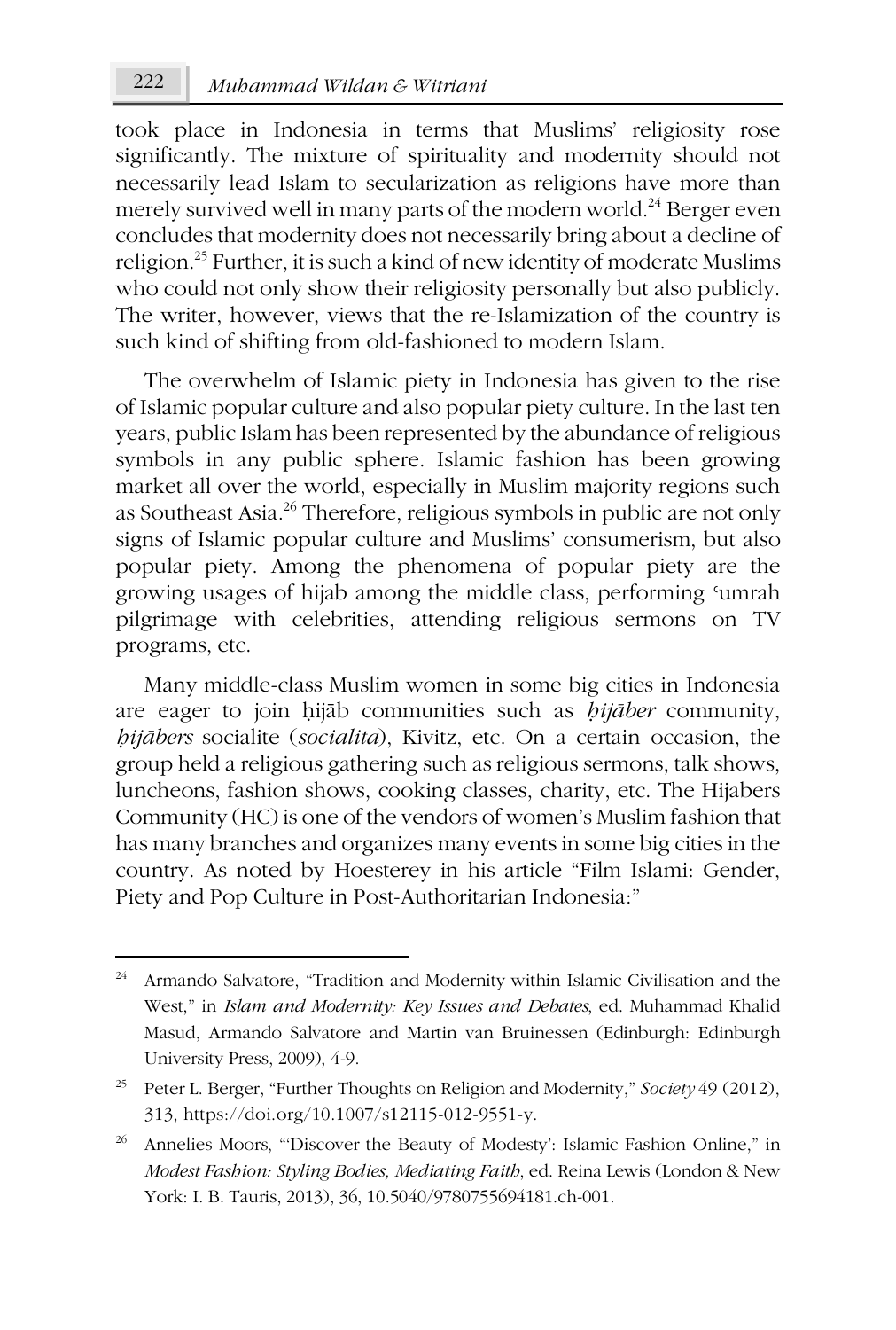With a relaxing of controls on freedom of expression in the post-1998 period, popular culture has been a fertile ground for aesthetic experimentation. Products that ''breathe Islam'' are increasingly popular among Muslim middle classes eager to explore new forms of religiosity through consumption and public piety (Fealy, 2008; Hasan, 2009; Hoesterey, 2008; Howell, 2008; Jones, 2007; Smith-Hefner, 2007). In addition to a surge in the popularity of religious commodities such as digital Qur'an, Islamic fashion, and cassette sermons, during the 1990s and early 2000s, there was also remarkable growth in the Islamic publishing industry, especially in the market segment of Islamic selfhelp (Watson, 2005; Hoesterey, 2008; Fadjar et al., 2006) <sup>27</sup>

All the above phenomena are only a few examples of the flourish of popular piety. They share many things in common, i.e., the rise of middle-class Muslims, Muslim consumerism, the commodification of Islam, and others of the more observable of public Islam. In such circumstances, popular piety is becoming more obvious in society. Therefore, the writer tends to define Islamic popular piety as forms of various Islamic practices which are mostly driven by their circumstances rather than their belief.

Alexander Darius coins the term of commodification of religion as 'the supermarket of religion' which refers to commodities of religious symbols, the object of consumption which is readily available in economic life and the media landscape. As he further mentions, "it is a process of recontextualization of religious symbols, language, and ideas from the original religious context to media consumer culture." 28 In terms of Indonesia, the mushroomed public Islam has created a giant market, consumerism, and commodification. The dynamic relationship between religiosity (public Islam) and commodification of Islam is a reciprocal phenomenon. On the one hand, the more public Islam reflects the need for more religious commodities, and the more widely consumed Islamic commodities the more widely spread of public Islam. Therefore, Indonesian Muslims nowadays require such religious practices which are performed in more fun, nice outfits, good

James B. Hoesterey and Marshall Clark, "Film Islami: Gender, Piety and Pop Culture in Post-Authoritarian Indonesia," *Asian Studies Review* 36 (June 2012), 207- 226.

<sup>28</sup> Alexander Darius Ornella, "Commodification of Religion," in *Encyclopedia of Sciences and Religions*, edited by Runehov A.L.C., Oviedo L. (Springer, Dordrecht, 2013), https://doi.org/10.1007/978-1-4020-8265-8\_201034.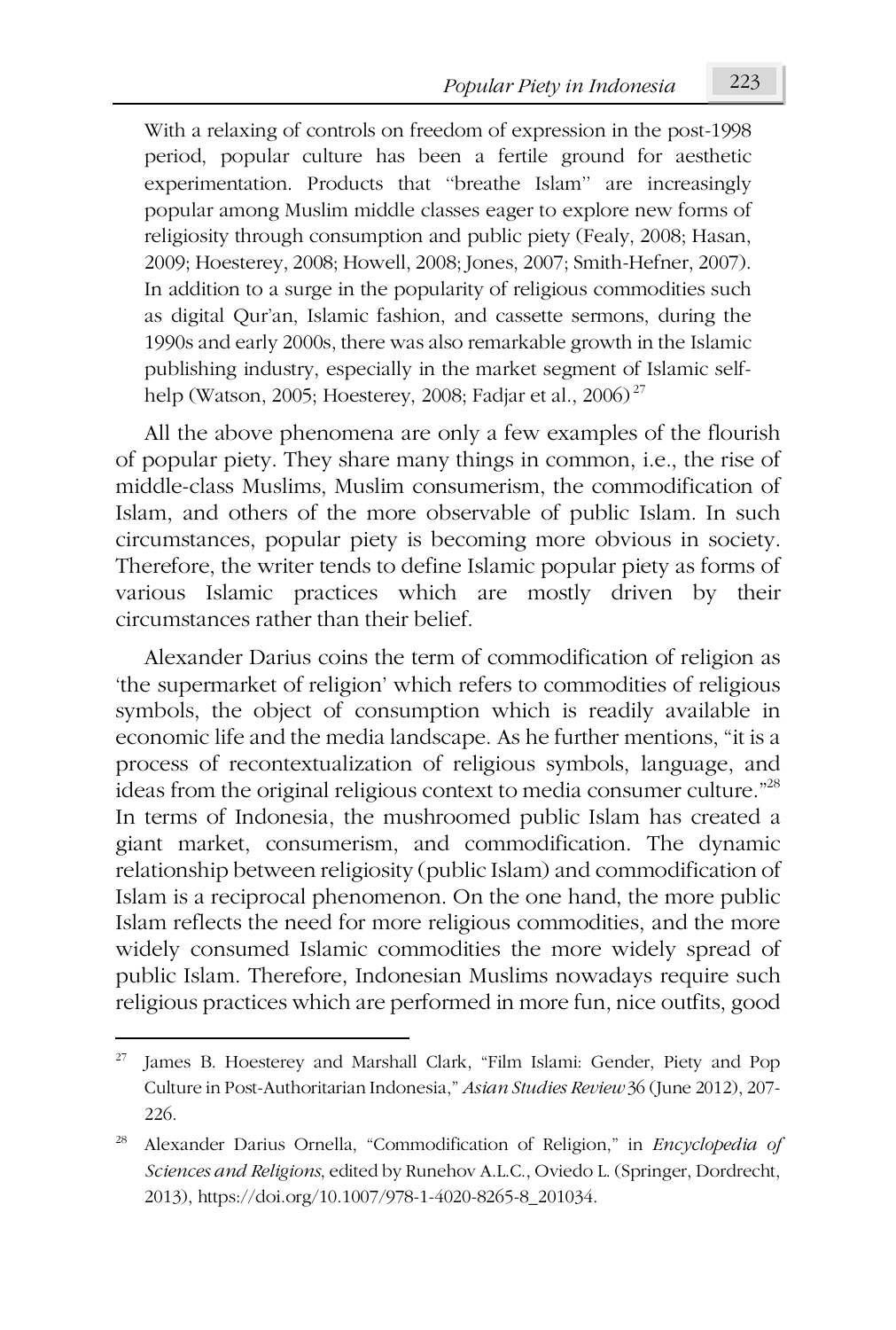branding, and good travel bureau, etc. Religious symbols and status such as ḥijāb among middle-class Muslims, attending religious sermons on TV stations, and 'umrah pilgrimage are becoming valuable commodities. This opportunity is being used by certain segments of the society to acquire more benefits, either media, trading, as well as travel bureaus.

Furthermore, all kind of lifestyle and reality are undeniably undergoing such kind of "aestheticization," and religions let alone Islam is not an exception. "Aestheticisation" is a critical concept to analyze the religious phenomena in contemporary society, which is marked by commodification and consumerism. A long time ago, Simmel has already indicated the rising of "aestheticization" of reality and the increasing importance of style. Further, he argued that in such a modern era, the essence of life is no longer important except as an art, the most significant of life is the image of live itself.<sup>29</sup> The symptom of course may lead to the eclipse of the sacred, although the writer tends to say that it produces new experiences and religious emotions. Giuseppe and William even argue that aestheticization of religion not only underlines the importance of form and style, but also involves experiences and emotions.30

Modernization has been marked by the shifting of ethic to symbolic (consumptive) culture. Wearing clothes, for example, is not merely ethical needs but also a symbolic need that has to do with the kinds of clothes and the venue and atmosphere when the clothes are worn. Attending religious sermons on TV stations, for example, could not merely be considered as religious duties, but also as an aesthetic aspect of religiosity as people should wear proper and elegant clothes.

The glorification of Islam as described above in many ways then has an impact on the religious spirit and the search for the true truth of Islam. Symbolic religion is intertwined with modernization has caused many groups to lose their religious meaning. This is where the phenomenon of hijrah then thrives, especially among urban youth.

<sup>29</sup> Georg Simmel, "The Problem of Style," *Theory, Culture and Society* 8 (1991), 63- 65.

<sup>30</sup> Giuseppe Giordan and William H. Swatos, Jr. (eds.), *Religion, Spirituality and Everyday Practice* (Dordrecht: Springer, 2011).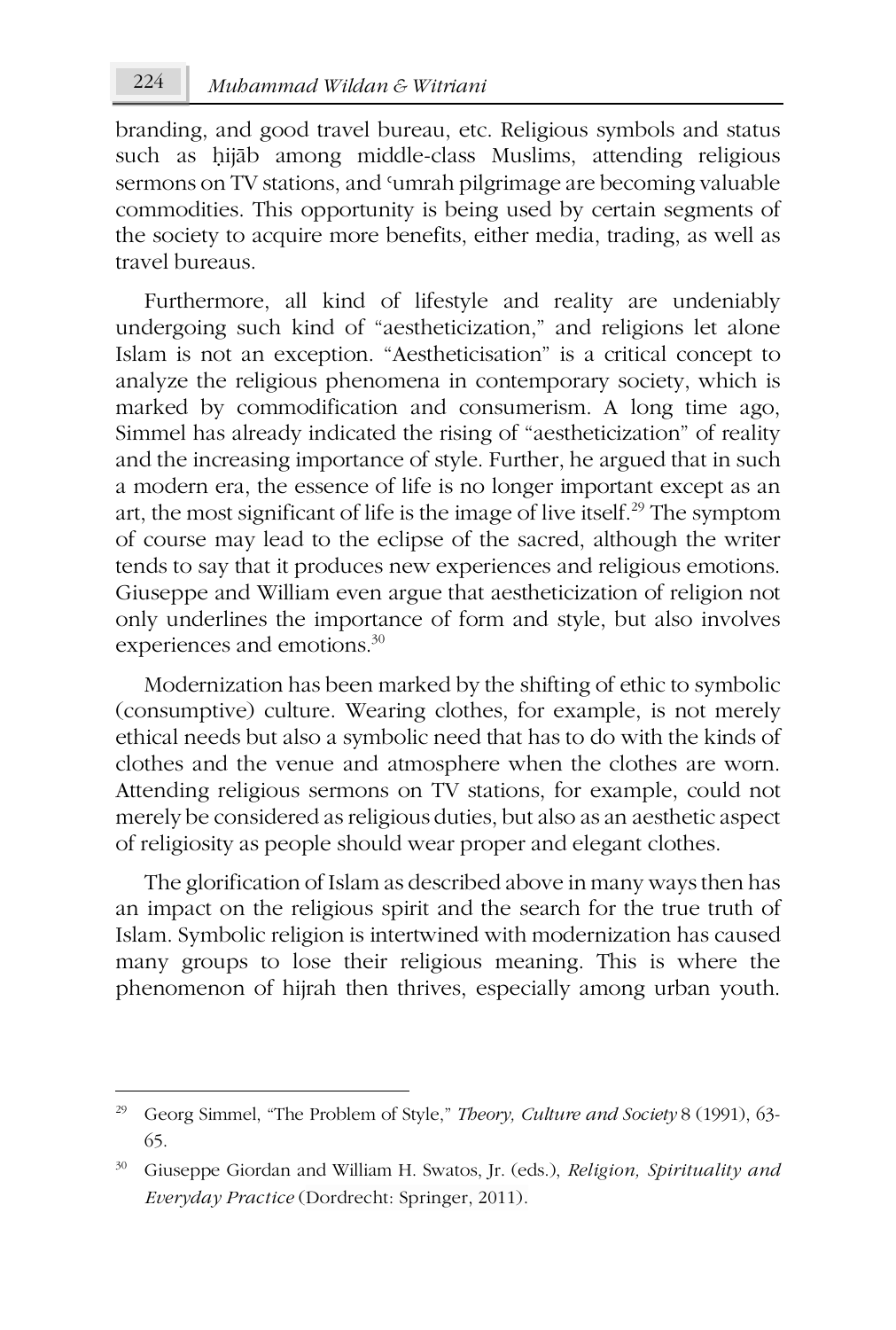The term hijrah directs an individual in a process where he tries to become a more devout Muslim. 31

The case of fancy-stylish ḥijāb and ʿumrah pilgrimage could not only be seen as religious duties. It may be true that most people's first desires to wear ḥijāb or performing ʿumrah pilgrimage are driven by their religion, although many others are not the case. The writers tend to underline here that many religious rituals have been filled up with religious celebrations which underline more on joy and pleasure. ʿUmrah pilgrimage in Indonesia for example will not be as crowded as nowadays if there are no such offers to perform ʿumrah with celebrities. Another similar phenomenon nowadays is the ʿumrah pilgrimage plus visiting Islamic historical countries such as Turkey, Egypt, Jordan, etc. Apparently, all the above phenomena are the capitalization of religion which shifted ʿumrah as worship and also at the same time as religious refreshment.

Popular piety could also lead to objectification and privatization of religion. Some scholars of the Muslim modern world have noted that due to the widely spread of literacy and mass media, ordinary Muslims have become more familiar with religious basic concepts and doctrines which initially only belong to some religious scholars. The detachment of Muslims from their traditional and cultural belief and the selfcontained system was labeled by Dale Eickelman and James Piscatori as religious objectification. <sup>32</sup> The widely available of various religious teachings on the internet have made Islam a more private domain. Although a Muslim could culturally belong to a certain religious group, in many cases one could freely decide for one's religious matters regardless of his/her religious affiliations.

Furthermore, as previously mentioned, another phenomenon to respond to this modernity are the Hijrah and Arabism movement. Taking a term from the Prophet Muḥammad's Hijrah from Mecca to Medina, the new social movement which is currently developing among the millennial Muslim generation tries to find a new meaning

<sup>31</sup> *Yuyun Sunesti, Noorhaidi Hasan and Muhammad Najib Azca, "*Young Salafiniqabi and Hijrah: Agency and Identity Negotiation," *Indonesian Journal of Islam and Muslim Society* 8/2 (2018), 173-197, https://doi.org/10.18326/ijims.v8i2.173- 198.

<sup>32</sup> Dale F. Eickelman and James Piscatori, *Muslim Politics* (Princeton, NJ: Princeton University Press, 2004), 38-39.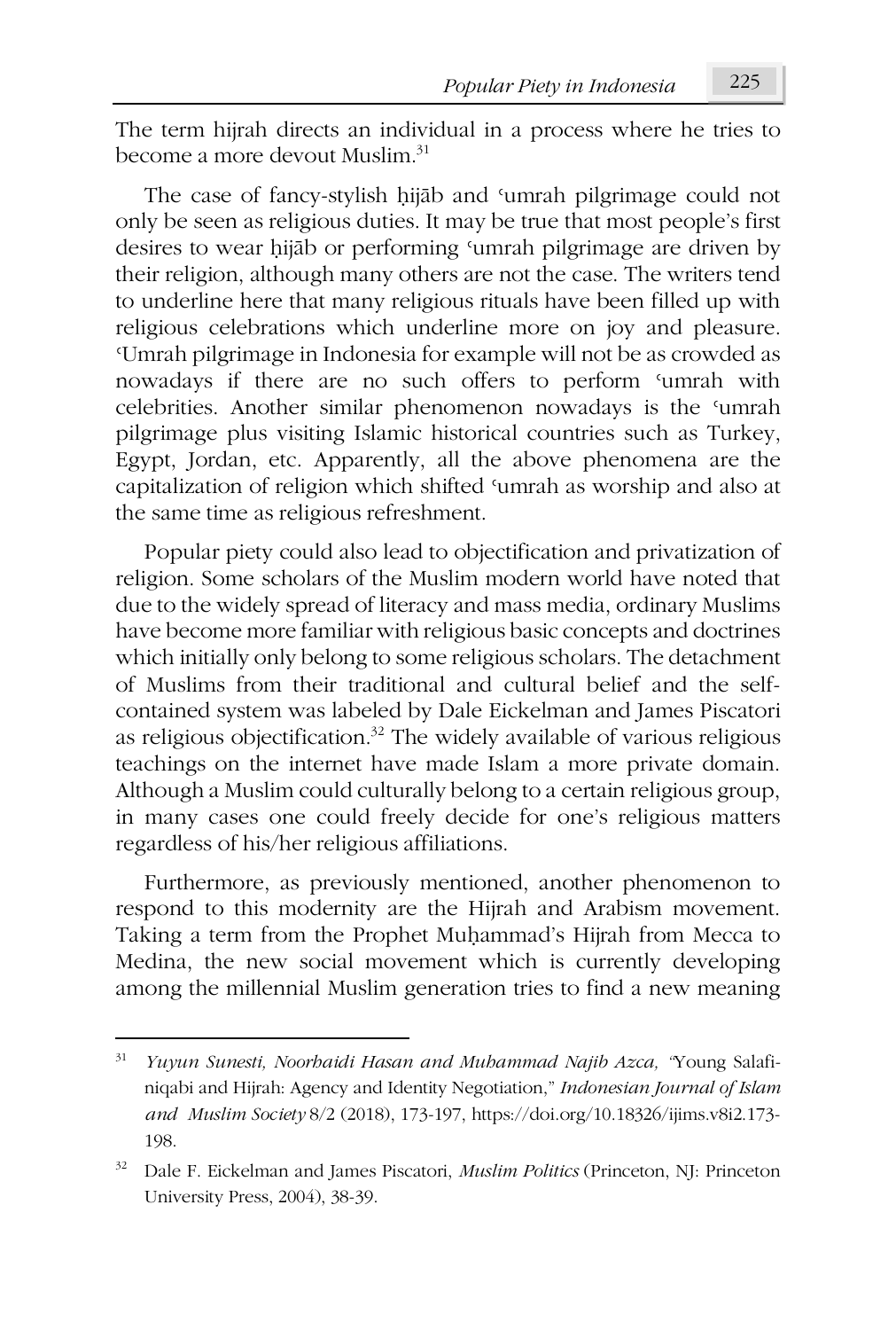of Islam through hijrah. Interestingly, this movement is not only seen as a way to try to get back to the Islamic way of life by performing Islamic rituals and religious life, but also performing Arabic lifestyle, such as in fashion and utterances of communication in daily life. If the glorification of Islam after the New Order was marked by the use of hijab for the women, the hijrah movement is seen in the Islamic values juxtaposed with the Arabic lifestyle such as the use of Arabic *kaftan*, wide ḥijāb even with burqah or niqāb, and Muslim clothes (*baju koko*) with above the knee pants (*cingkrang*) for men. Somehow, it is followed by the changes in utterances in communication, by inserting or modifying with Arabic language such *ukhtī*, *akhawāt*, *ikhwān*, *ʿafwan*, *fī amān Allāh*, *shafāka'llāh, jazākum Allāh khayr an*, *bāraka'llāh, in shāʾa'llāh*, *naʿūdh<sup>u</sup> billāh, shukran*, etc. which are getting popular in the last ten years.

It is undeniable that the presence of social media is one of the things that attract the millennial Muslim generation to do the hijrah movement. It is even seen as a modern way of Islamic preaching which helps the millennial Muslims understand religion better and bring them closer to their faith. Social media spreads the circulation of information about the study of Islam quickly and widely, including the hijrah movement. Therefore, hijrah for the millennial Muslim generation can be considered as a medium in creating a religious identity that is framed in the construction of the daʿwah movements

The above phenomena are actually part of the globalization and democratization process that have been developing in society. As mentioned above, after the New Order, the reformation era which are later supported by significant developments in the digital world does not only foster a stronger religious milieu such as the massive of ḥijāb and dakwah movement or the hijrah among the youth, but also the religious commodification by creating a very dynamic and various trends of religious piety which is so-called popular piety.

### **Secularization or Moderating Islam**

Many people may assume that globalization and modernization would marginalize religions and push religious values near to vanish. In the same vein, many scholars argue that religions could not mingle with a globalized world. The writer certainly agrees with Berger arguing that although modernization may have some secularization effects, some counter-secularization may arise in the form of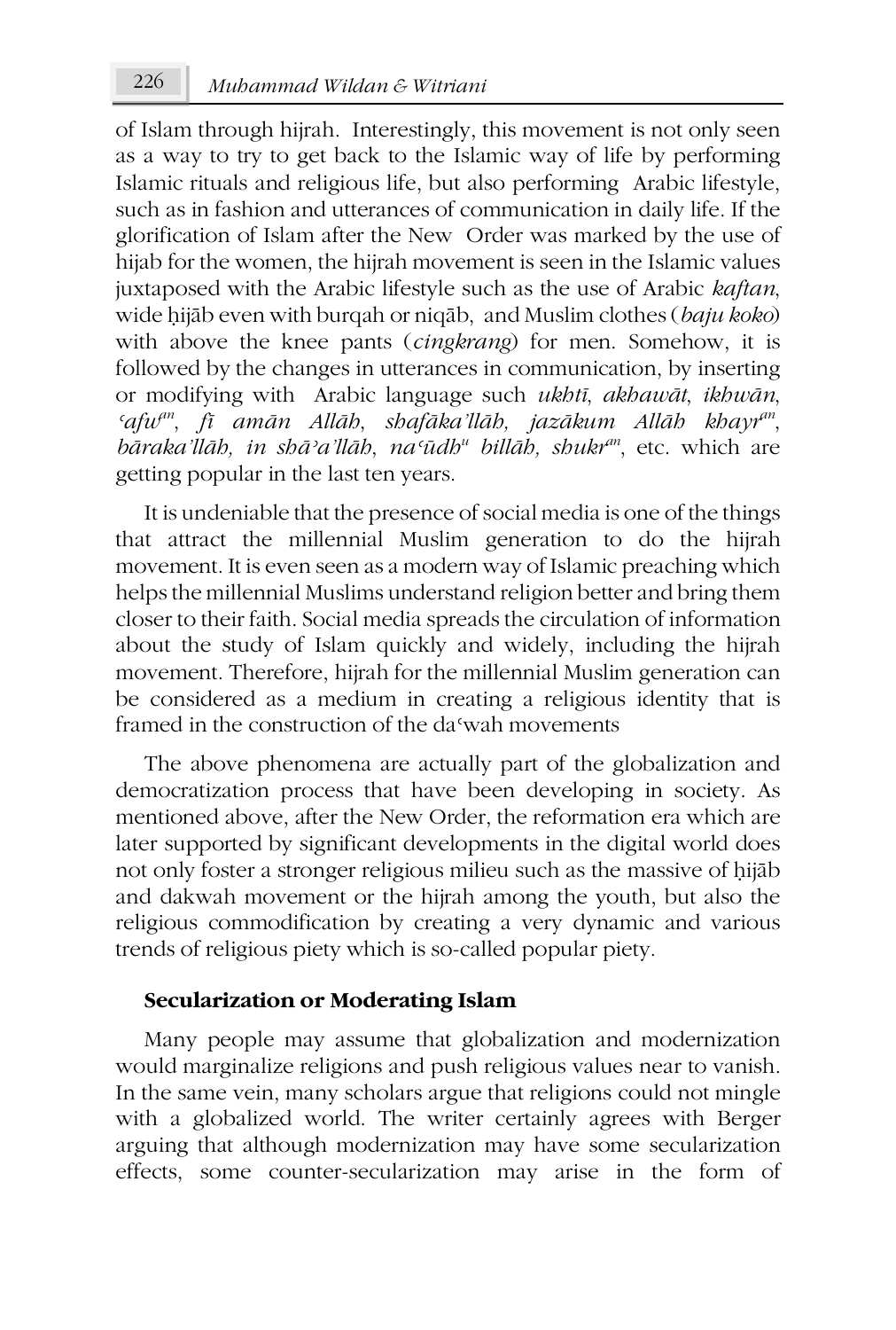spiritualism or individual religious consciousness.<sup>33</sup> Turner even asserts that globalization invokes the rise of new forms of spirituality, especially middle-class people who have been influenced by western consumer values.<sup>34</sup> Kitiarsa also proposes that the turn of religion into marketable goods in Asia is part of secularization.<sup>35</sup> There are many aspects of popular Islam which seems could justify this assumption such as that the commodification of Islam would desacralize the religious aspects of Islam, that popular piety could lead to religious formality or symbolic piety, that popular piety could lead Muslims to be more permissive, etc. The writer contends, however, that globalization and modernization do not necessarily require secularization, at least, in the case of Indonesia.

The onward development of modernization does not necessarily entail secularization. Contemporary modern Islam in many parts of the world has proved that Islam could survive and attested.<sup>36</sup> It may be true that commodification of Islam could desacralize the religious aspects of Islam. The growth of dahwahtainment on TV and the internet has been criticized as artificial preaching, because it focuses on the packages of entertainment rather than the content of da'wah itself. But, in my view, modernization could even add to the religious passions of Muslims. In addition, their choice of religious style is in accordance with their rational choice rather than previously which was more on emotional or cultural choice. The rational choice on their religiosity in many senses necessitates them to learn more about their religion. In choosing how to dress for their daily life, how to perform ʿumrah pilgrimage and religious sermons, and how to change their lifestyle

<sup>33</sup> Peter L. Berger, "The Desecularization of the World: A Global Overview," in *The Desecularization of the World: Resurgent Religion and World Politics*, ed. Peter L. Berger (Washington: Ethic and Public Policy Center, 1999), 1-5.

<sup>34</sup> Bryan S. Turner, "Religious Diversity and the Liberal Consensus," in *Religious Diversity and Civil Society: A Comparative Analysis*, ed. Bryan S. Turner (Oxford: The Bardwell Press, 2008), 65-66.

<sup>35</sup> Pattana Kitiarsa, "Introduction: Asia's Commodified Sacred Canopies," in *Religious Commodifications in Asia: Marketing Goods*, ed. Pattana Kitiarsa (London: Routledge, 2008), 3.

<sup>36</sup> Berger, *The Many Altars of Modernity: Toward a Paradigm for Religion in a Pluralist Age* (Boston & Berlin: De Gruyter, 2014), 68-69.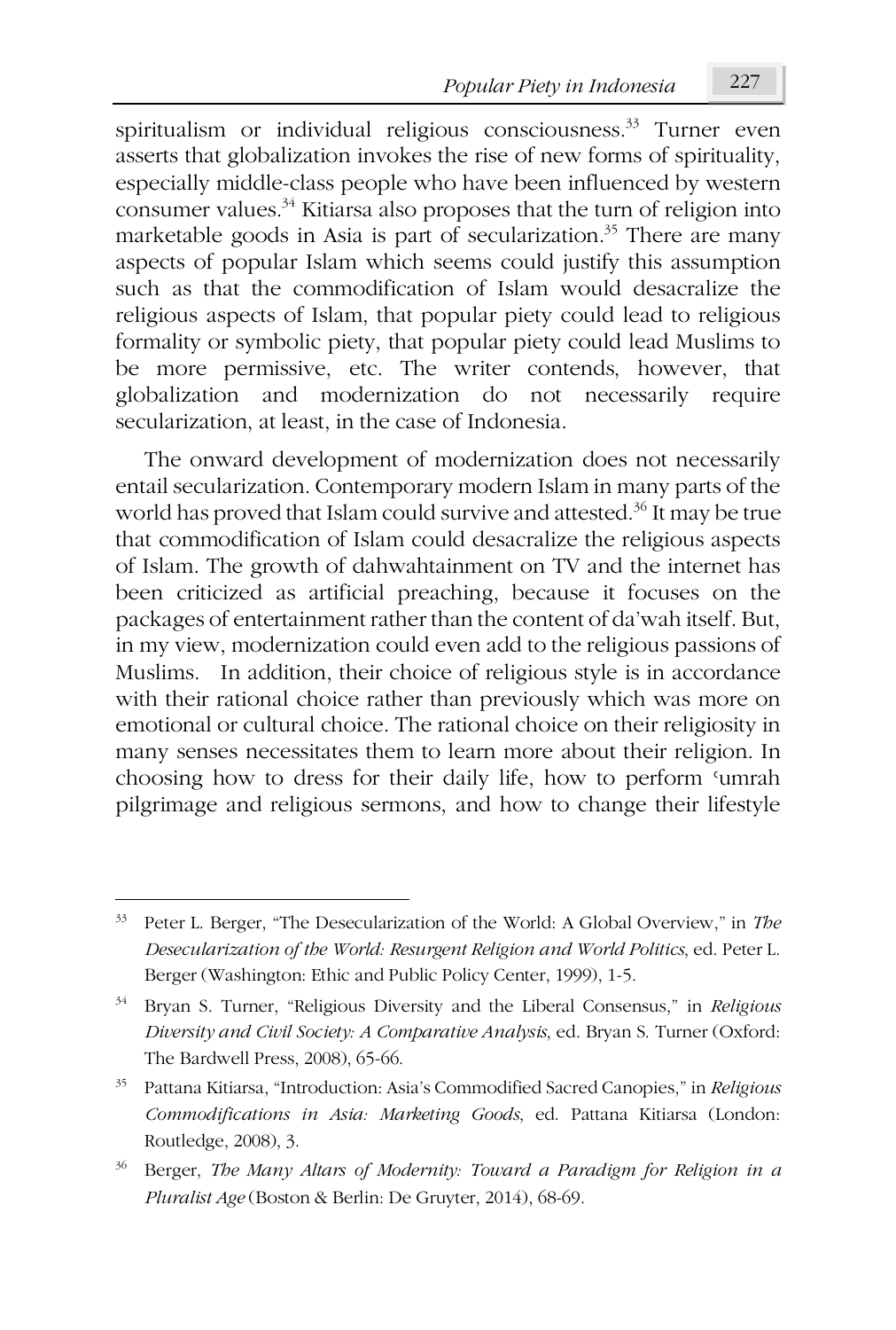Muslims are engaged in religious creativity. $37$  The mixture of spirituality and modernity should not necessarily lead Islam to secularization as religions have more than merely survived well in many parts of the modern world.38 Rather, it is such a kind of new identity of –let's say– moderate Muslims who could not only show their religiosity personally but also publicly. In the view of the writer, however, the re-Islamization of the country is such a kind of shifting from old-fashioned to modern Islam.

In this sense, a research by Fatimah Husein sees a change in the theology of piety from the personal to the social realm. Taking some phenomena of *ṣadaqah* (charity) and reciting Qurʾān, One Day One Juzʾ (ODOJ) she examines "how *riyāʾ*, an established concept in Islamic theology that refers to showing off one's piety, has gained new relevance in the context of contemporary uses of social media for religious purposes." 39 According to Campbell, since "digital religion," being present on a variety of online media ranging from websites to mobile apps, "does not simply refer to religion as it is performed and articulated online, but points to how digital media and spaces are shaping and being shaped by religious practice."<sup>40</sup>

On the account that popular piety could lead to religious formality or symbolic piety, the writer tends to maintain that popular piety is another 'approach' of formal piety. The presence of Muslims in the religious sermons, wearing ḥijāb, and ʿumrah pilgrimage would not happen unless they are eager to do so. The most obvious is the slogan of a hijāb vendor shar<sup>q</sup> & stylish which does not disobey to the most religious aspects of religious practices, shar<sup>*f*</sup>. Similarly, the other forms of popular piety also will not violate the religious values of Islam.

It might be true that popular piety could lead Muslims to be more permissive, in terms that Islamic values are less sacred. The most

<sup>37</sup> John R. Bowen, *A New Anthropology of Islam* (Cambridge: Cambridge University Press, 2012), 42.

<sup>38</sup> Ariel Heryanto, *Identity and Pleasure*, 31.

<sup>&</sup>lt;sup>39</sup> Fatimah Husein and Martin Slama, "Online Piety and its Discontent: Revisiting Islamic Anxieties on Indonesian Social Media," *Indonesia and the Malay World* 46/134 (2018), 80, https://doi.org/10.1080/13639811.2018.1415056.

<sup>&</sup>lt;sup>40</sup> Heidi A. Campbell, "Introduction: The Rise of the Study in Digital Religion," in *Digital Religion: Understanding Religious Practice in New Media Worlds*, ed. Heidi. A. Campbell (London: Routledge, 2013), 1.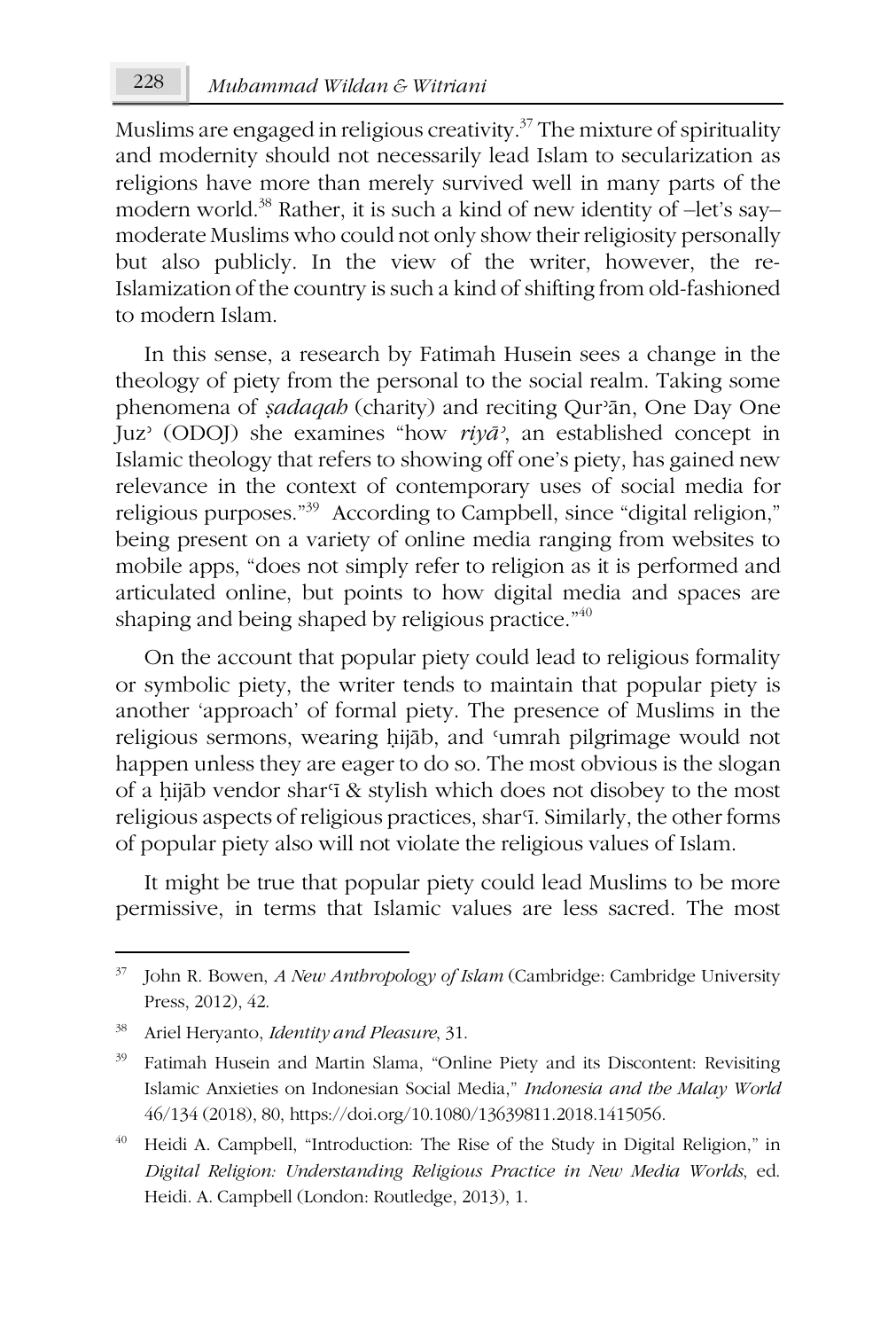current obvious phenomenon is the phenomenon of *jilbāb*. The enthusiasm of women Muslims to wear *jilb* $\bar{a}b^{41}$  is obvious in many different levels of society so that emerged the term *jilbāb*. This term satirizes many teenage urban women Muslims wearing a scarf but does not really cover their chest. It will not be a problem of course if they do not wear scarfs at all. The *jilbāb* phenomenon may be the most apparent for the permissiveness of Muslims which could lead to be secular or liberal views.

The phenomena of public Islam which is blossoming and more visible nowadays are part of the democratization process in Indonesia. Along with the growth of Indonesian economics, the number of middle-class Muslims also rose significantly. The writer argues that the more visible Islam in the public spheres is part of the involvement of Indonesian Muslims in the democratization of the country. The more modern a Muslim, the more he would learn that Muslims require modern ideas such as equality and democracy and no longer consider them as merely Western values.<sup>42</sup> This phenomenon is significant for the future of Muslims' identity and also the future of a strong nationstate of Indonesia. The rise of the involvement of Muslims in the public spheres secures private interests and also the building of Muslims' civil society.

### **Reproduction of Islamic values**

**.** 

The flourish of popular piety culture in a broader context is such as the process of social reproduction of Islamic values. As many Muslims believe, the writer does consider that Islamic values are ageless, eternal, and cross the boundaries of space and time. Islam which has been survived for centuries proved that it accommodates local and modern values. As Kitiarsa argues, popular piety culture is a "complex historical and cultural construction" that does not necessarily lead to religious disorder or yield new religious forms that contradict with the

<sup>41</sup> The term *jilbāb* which is derived from Q 33:59 means a scarf or veil that cover women Muslims' head and chest. In many cases, *jilbāb* and ḥijāb are used interchangeably, but in Indonesian context, *jilbāb* is a scarf and a part of ḥijāb. From the perspective of sharīʿah, therefore, many *jilbāb* do not qualify the concept of ḥijāb.

<sup>42</sup> Hefner, "Public Islam and the Problem of Democratization," *Sociology of Religion* 62/4 (Winter 2001), 498.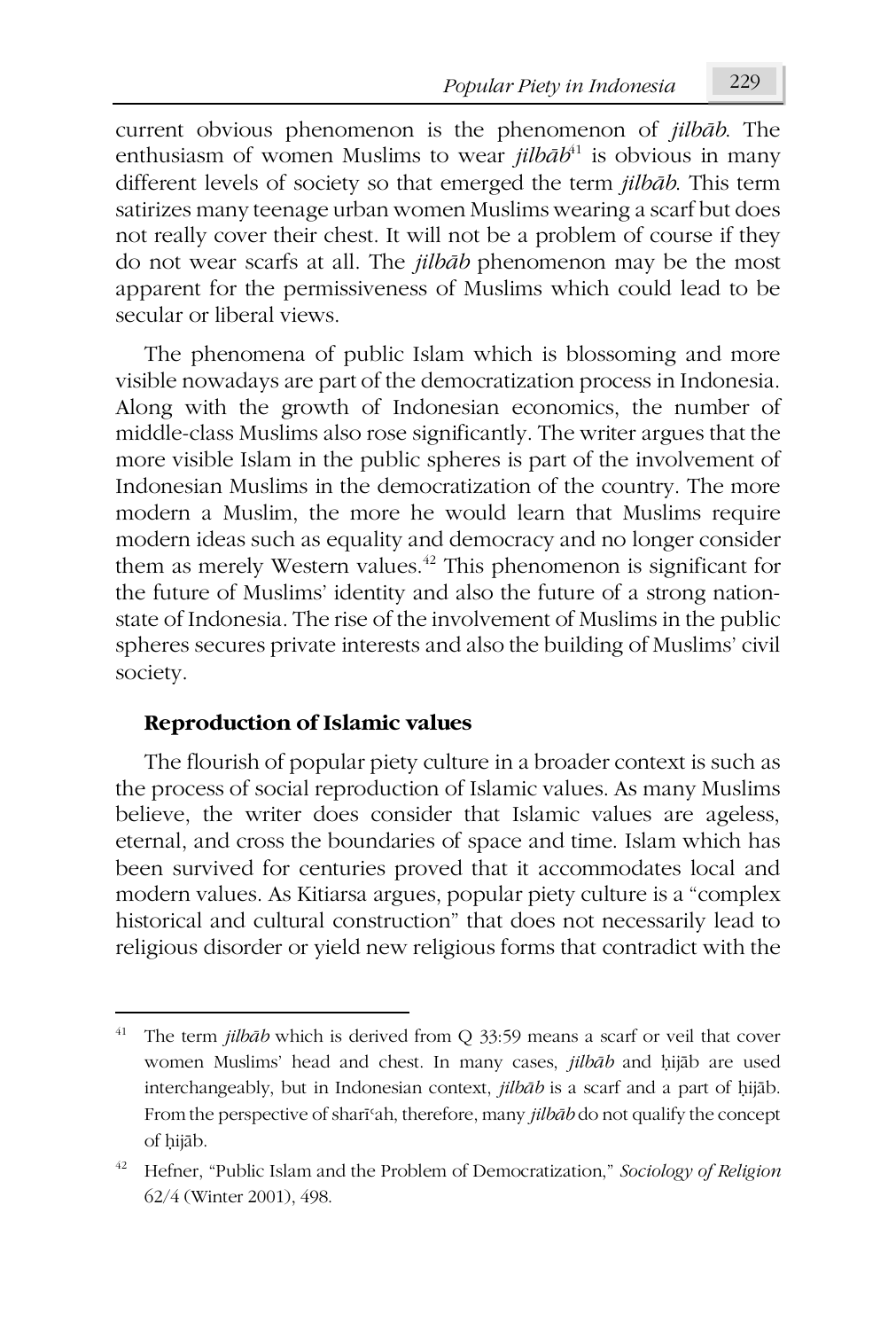existing religious belief and practices.<sup>43</sup> The presence of Islamic popular culture nowadays could not be considered as fleeting, worldly, or even not Islamic. As Talal Asad portrays Islam as a drama of religiosity, he asserts that "Islam does not belong to a "fixed stage of an Islamic theatre." Along with the development of the world, Islam also develops in its ways to adjust to any socio-cultural contexts.<sup>44</sup> Therefore, popular piety cultures which grow in many Muslim worlds are part of the reproduction of Islamic values.

The first point is the shifting of Islamic values from traditional to modern ones. As the writer has indicated in the previous paragraph, Indonesian Muslims during the reformation era have made a substantial leap from traditional to "fashionable" Islam. Previously, Muslims are anxious and afraid to express their identity as Muslims such as to convey Islamic greetings to other Muslim counterparts or in certain official forums, to wear religious attire such as ḥijāb in public space, etc. During the Suharto era, hijāb for example had been seen mostly as the attire of rural area people.<sup>45</sup> Nowadays, Islam is not only present in the public sphere but even is becoming an elite culture. The most obvious is ḥijāb which is not only worn by middle-class Muslims as their religious duties but even by many celebrities as a popular lifestyle. Islam has been seen by Indonesian Muslims as their new identity.

The second point is that Islam becomes an urban and fashionable lifestyle. Islamic sermons (Ind. *Pengajian*) for example are no longer as religious duties but also as formalities. In the previous era, religious sermons were purely religious duties that were held in mosques or private houses. As Islam nowadays has been as a public realm, religious sermons are held at fancy urban mosques or four-five star hotels. This trend brings about a new enthusiasm and dynamism for Muslim urbanites to exhibit Islam in their daily life, hence new demands for contextualized values of Islam.<sup>46</sup> The emergence of some

<sup>43</sup> Kitiarsa, "Introduction: Asia's Commodified Sacred Canopies," 3.

<sup>44</sup> Talal Asad, "The Idea of an Anthropology of Islam", in *Occasional Papers* (Washington DC: Center for Contemporary Arab Studies, Georgetown University, 1986), 11.

<sup>45</sup> Brenner, "Reconstructing Self and Society."

<sup>46</sup> Akh Muzakki, "Islam as a Symbolic Commodity: Transmitting and Consuming Islam through Public Sermons in Indonesia," in *Religious Commodifications in Asia: Marketing Goods.*, ed. Pattana Kitiarsa (London: Routledge, 2008).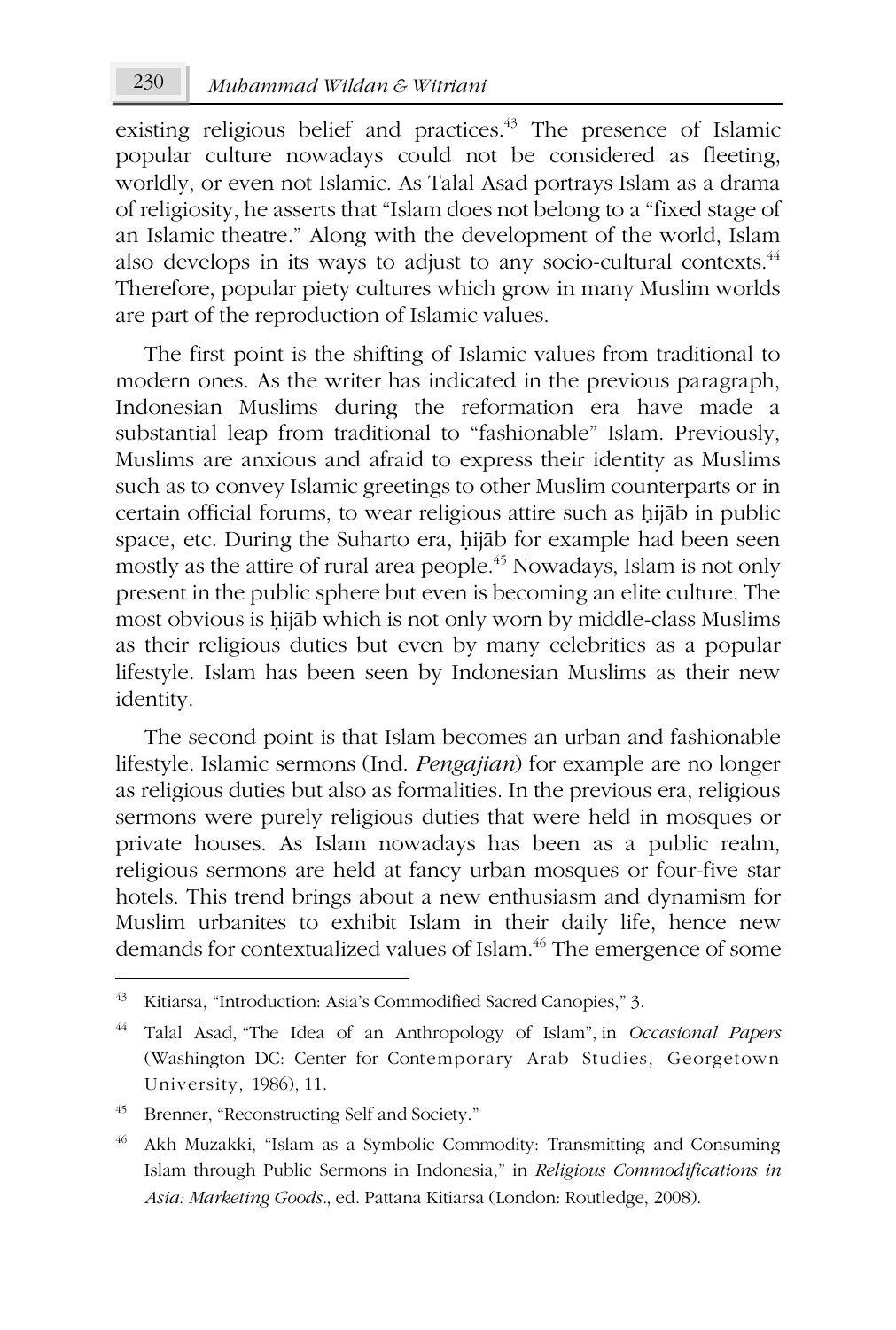modern urban Sufism<sup>47</sup> in some big cities as Jakarta explains how Islam is becoming the lifestyle of urban middle-class Muslims. The sermons on TV stations are also a good example of how Muslims considered religious sermons as part of their lifestyle. Apparently, this shifting is such a transformation of Islam from traditional and rural religion to be urban and modern Islam.

Finally, the notion of *ustādh* and *ʿulamāʾ* also undergo such kinds of social and cultural negotiations. Initially, the terms *ustādh* and *ʿulamāʾ* in Indonesia refer to a person having broad and deep religious values after finishing his study in religious schools. The status of *ustādh* or *ʿulamāʾ* itself is more ascribed by the society rather than achieved; it is quite sacred status within society. Nowadays, the perception of society toward *ustādh* is slightly changing. The more presence Islam in the public sphere in the form of popular culture entail many *ustādh*s appear on TV programs and other public spheres. This phenomenon brought about major differences between *ustādh* and *ʿulamāʾ* in Indonesian context. While the term *ʿulamāʾ* does not change much in society, recently the status of *ustādh* is slightly below the status of *ʿulamāʾ*. This phenomenon happened due to the emergence of a new term, i.e., *ustādh* celeb, which refers to young *ustādh*s who are famous among the youths and middle-class and frequently appear on TV programs. Some notable *ustādh* celebs are Ust. Yusuf Mansur, Ust. Solmed (Sholeh Mahmud Nasution), Ust. Nur Maulana, and the late Ust. Uje (Ustadh Jefri Al-Buchori). The presence of some *ustādh* celebs attracts many young and middle-class Muslims to learn Islam as these *ustādh* could interpret or reproduce Islamic values in accordance with the need of the middle-class urbanites.

### **Conclusion**

**.** 

Amidst the surge of global Islamism and the contestation of religiosity in Indonesia from the ultra-conservative, moderate, to the liberal Islam ones, Indonesian Muslims demonstrate their visibility in the public spheres. The rise phenomena of Islamic popular piety are among the ongoing process of accommodation of Indonesian Muslims toward globalization and also modern values. Therefore, the writer believes that popular piety culture would take part significantly to

<sup>47</sup> Some notable urban Sufism in Jakarta are Manajemen Qalbu of Abdullah Gymnastiar, Majlis Dzikir of Arifin Ilham, Emotional-Spiritual Quotient of Ary Ginanjar, and Sentuhan Qalbu of Firdaus Djamari.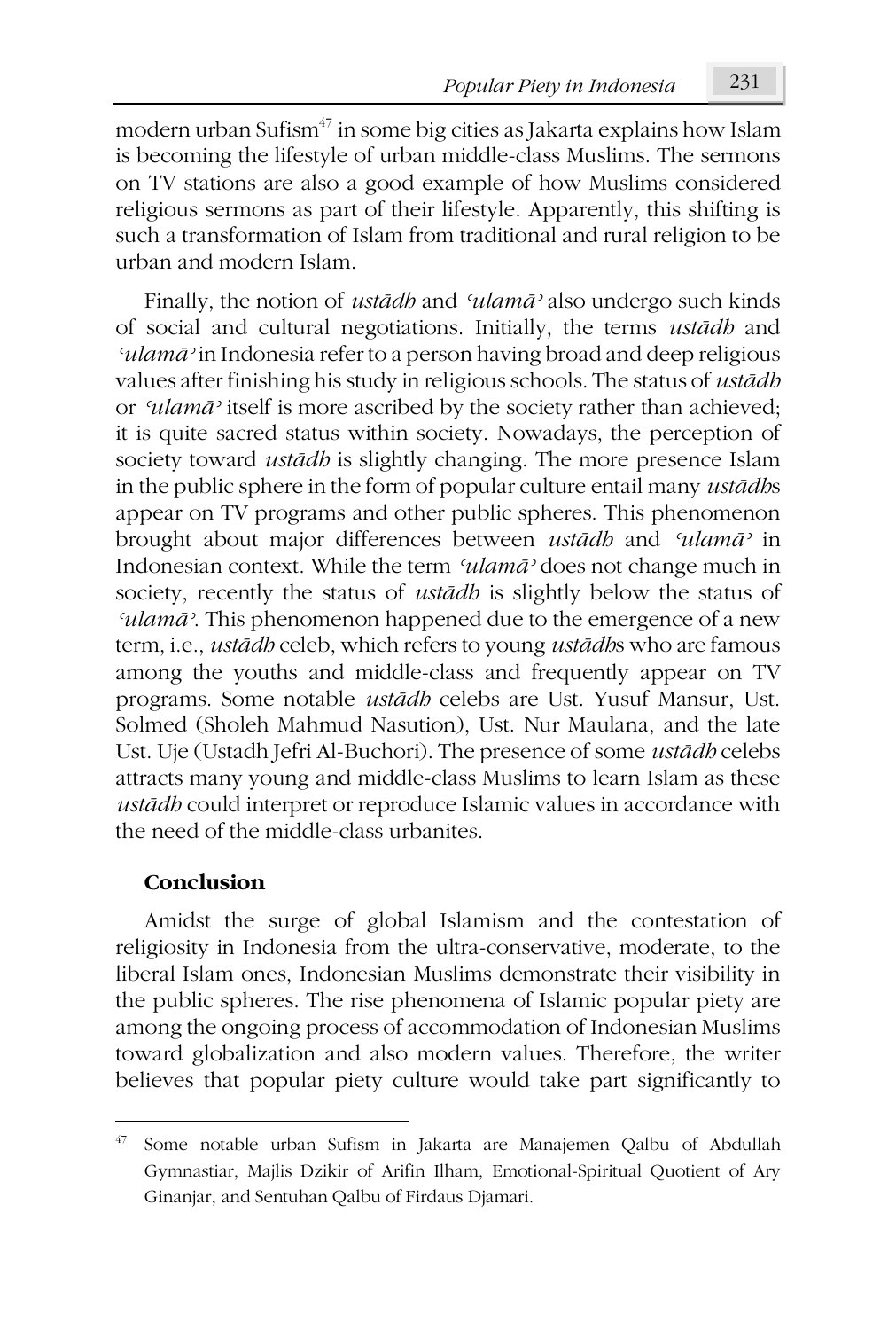modernize Indonesian Islam. Although popular piety could be simply understood as swallowing of Islamic belief, the writer tends to argue that it could be seen as the phenomenon of aestheticization and privatization of religion and also part of the reproduction of Islamic values. Eventually, popular piety is such a process of moderaterational Muslims' contestation and negotiation in the public sphere.

While conservative Muslims or Islamists always refer to scripturalist Islam, Islamic popular culture refers to Islam of the mass' and the populace's interpretation of Islamic values. Therefore, the notion of Islamic popular culture is inclusive, adopts much of local values, and is popular among urban and middle-class Muslims. In this context, Weintraub asserts that Muslim popular culture is such a mixture of global Islamic resurgence, Western consumer culture, and also local cultures.48 In the meantime, contestations of many different poles of religious beliefs also take part in adjusting religious life in the country. Islamic da'wah and teachings which are broadly available in many forms give a lot of choices for Muslims to choose which is suitable for their levels of religious beliefs. All the dynamic socio-cultural interaction undoubtedly will not bring about Indonesian Islam into literalist or scripturalist Muslim, but moderate one instead. In general, Islamic popular culture could be seen as part of the post-Islamism process in Indonesian Islam.

The phenomena of Islamic popular culture could be seen as the emergence of Indonesian middle-class Muslims. Along with modernization, the wake of Indonesian Islamic religiosity is represented nowadays by Muslim urbanites. It was them who may dominate the contestation of religious narratives. Although there are many variants of Islam among the urbanite Muslims, some modernization values such as rationalism when it meets with religiosity would generate and reproduce new modern values in Islam.

### **DISCLOSURE STATEMENT**

1

No potential conflict of interest was reported by the author.

Andrew N. Weintraub, "Introduction: The Study of Islam and Popular Culture in Indonesia and Malaysia," in *Islam and Popular Culture in Indonesia and Malaysia*, ed. Andrew N. Weintraub (London: Routledge, 2011), 3.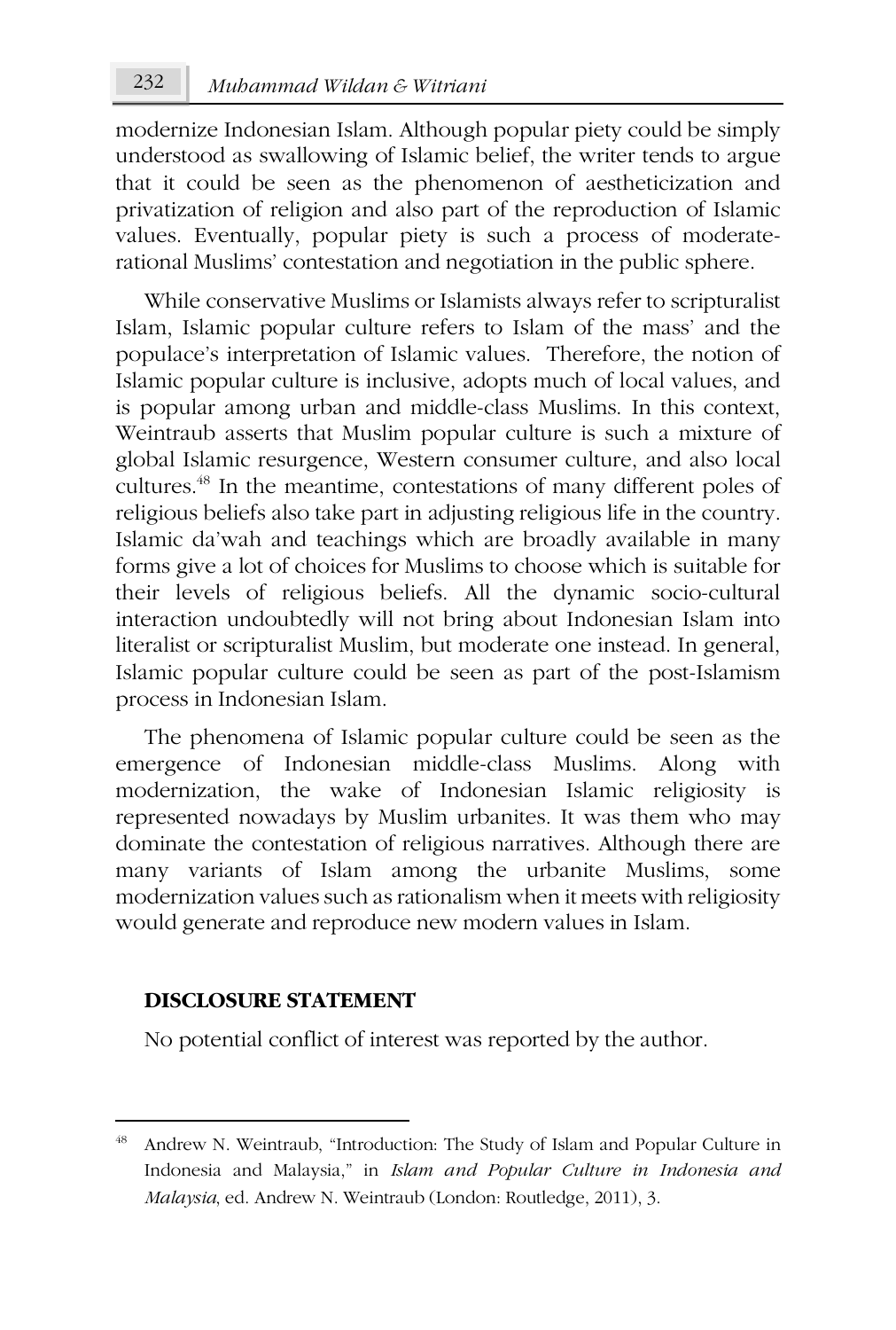#### **FUNDING**

The author received no specific grant from any funding agency in the public, commercial or not-for-profit sectors.

#### **BIBLIOGRAPHY**

- Abdullah, Irwan. *Konstruksi dan Reproduksi Kebudayaan.* Yogyakarta: Pustaka Pelajar, 2010.
- Asad, Talal. "The Idea of an Anthropology of Islam." In *Occasional Papers*. Washington DC: Center for Contemporary Arab Studies, Georgetown University, 1986.
- Azra, Azyumardi. "Political Islam in post-Soeharto Indonesia." In *Islamic Perspectives on the New Millennium*, edited by Virginia Hooker and Amin Saikal, 133-149. Singapore: ISEAS, 2004. https://doi.org/10.1355/9789812305367-010.
- Berger, Peter L. "Further Thoughts on Religion and Modernity." *Society* 49 (2012): 313- 316. https://doi.org/10.1007/s12115-012-9551-y.
	- ———. "The Desecularization of the World: A Global Overview." In *The Desecularization of the World: Resurgent Religion and World Politics*, edited by Peter L. Berger, 1-18. Washington: Ethic and Public Policy Center, 1999.
	- ———. *The Many Altars of Modernity: Toward a Paradigm for Religion in a Pluralist Age*. Boston & Berlin: De Gruyter, 2014.
- Bowen, John R. *A New Anthropology of Islam*. Cambridge: Cambridge University Press, 2012.
- Brenner, Suzanne. "Reconstructing Self and Society: Javanese Muslim Women and 'the Veil'." *American Ethnologist* 23, no. 4 (1996), 673-697. https://doi.org/10.1525/ae.1996.23.4.02a00010
- Campbell, Heidi. A. "Introduction: The Rise of the Study in Digital Religion." In *Digital Religion: Understanding Religious Practice in New Media Worlds*, edited by Heidi A. Campbell, 1-22. London: Routledge, 2013. https://doi.org/10.4324/9780203084861.
- Eickelman, Dale F. and Jon W. Anderson. "Redefining Muslim Publics." In *New Media in the Muslim World: the Emerging Public Sphere*, edited byDale F. Eickelman and Jon W. Anderson, 1-18. Bloomington: Indiana University Press, 2003.
- Eisenstadt, S. N. "Multiple Modernities." *Daedalus* 129, no. 1, (2000): 1-29. https://doi.org/10.1177/03058298000290031201.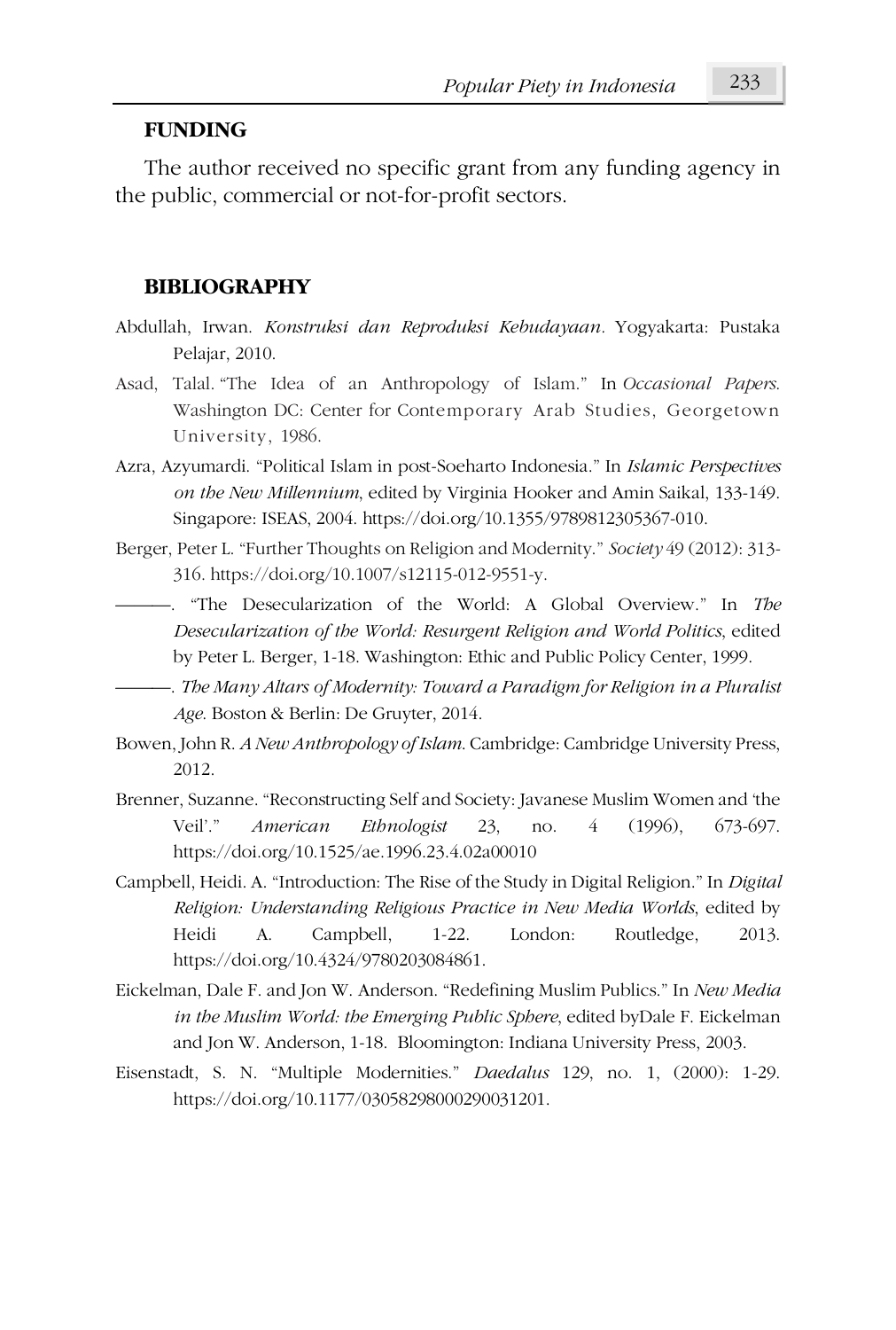- Farchan, Yusa' and Zulfa Rosharlianti. "The Trend of Hijrah: New Construction of Urban Millennial Muslim Identity in Indonesia." *The Sociology of Islam* 1/2 (2021): 1-24.
- Fealy, Greg. "Consuming Islam: Commodified Religion and Aspirational Pietism in Contemporary Indonesia." in *Expressing Islam: Religious Life and Politics in Indonesia* edited by Greg Fealy and Sally White, 15-39. Singapore: ISEAS, 2008. https://doi.org/10.1355/9789812308528-006.
- Hasan, Noorhaidi. "The Making of Public Islam: Piety, Agency, and Commodification on the Landscape of the Indonesian Public Sphere." *Contemporary Islam* 3, no. 3 (2009): 229-250. https://doi.org/10.1007/s11562-009-0096-9.
- Hefner, Robert W. "Public Islam and the Problem of Democratization." *Sociology of Religion* 62, no. 4 (2001): 491-514. https://doi.org/10.2307/3712438.
- ———. *Civil Islam, Muslims and democratization in Indonesia*. Princeton: Princeton University Press, 2000.
- Heryanto, Ariel. *Identity and Pleasure: The Politics of Indonesian Screen Culture.* Singapore: NUS Press, 2014. https://doi.org/10.2307/j.ctv1qv1rz.
- Hoesterey, James B. and Marshall Clark. "Film Islami: Gender, Piety and Pop Culture in Post-Authoritarian Indonesia." *Asian Studies Review* 36 (2012): 207-226. https://doi.org/10.1080/10357823.2012.685925.
- Howell, Julia Day. "Sufism and the Indonesian Islamic Revival." *The Journal of Asian Studies* 60, no. 3 (2001): 701-729. https://doi.org/10.2307/2700107.
- Husein, Fatimah and Martin Slama. "Online Piety and its Discontent: Revisiting Islamic Anxieties on Indonesian Social Media." *Indonesia and the Malay World* 46, no. 134 (2018): 80-93. https://doi.org/10.1080/13639811.2018.1415056.
- IDN Research Institute. (2020). Indonesia Millennial Report 2020. https://cdn.idntimes.com/content-documents/Indonesia-millennial-report-2020-byIDN-Research-Institute.pdf
- Kitiarsa, Pattana. "Introduction: Asia's Commodified Sacred Canopies." In *Religious Commodifications in Asia: Marketing Goods*, edited by Pattana Kitiarsa, 1-12*.* London: Routledge, 2008. https://doi.org/10.4324/9780203937877
- Lapidus, Ira. M. "Islamic Revival and Modernity: The Contemporary Movements and the Historical Paradigms." *Journal of the Economic and Social History of the Orient* 40, no. 4 (1997): 444-460. https://doi.org/10.1163/1568520972601486.
- Lukens-Bull, R. *A Peaceful Jihad: Negotiating Identity and Modernity in Muslim Java*. New York: Palgrave Macmillan, 2005. https://doi.org/10.1057/9781403980298.
- Mahmood, Saba. *Politics of Piety*. Princeton: Princeton University Press, 2005.
	- ———. "Rehearsed Spontaneity and the Conventionality of Ritual: Disciplines of "Ṣalāt," *American Ethnologist* 28, no. 4 (2001), 827-853. https://doi.org/10.1525/ae.2001.28.4.827.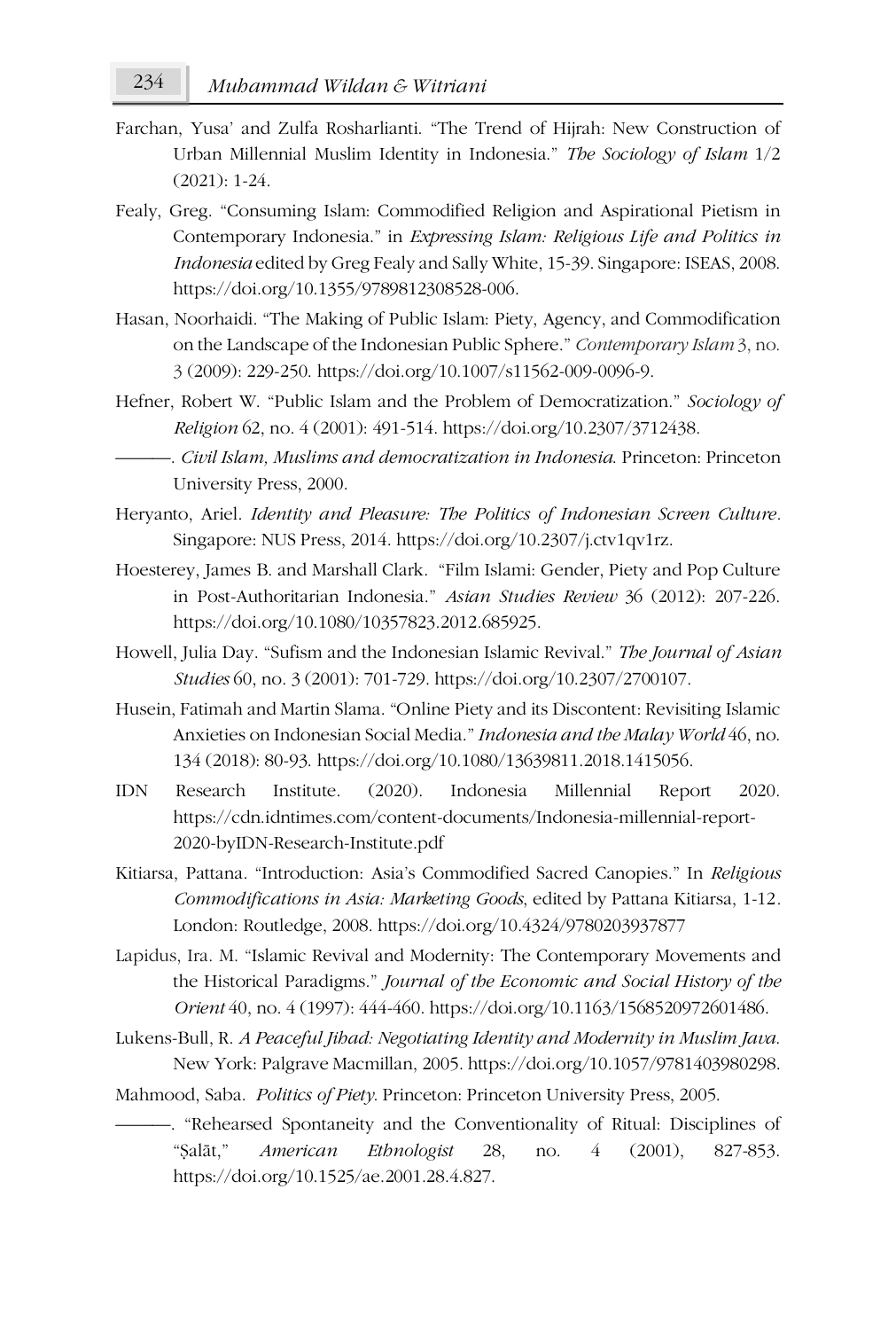- Moors, Annelies. "'Discover the Beauty of Modesty': Islamic Fashion Online." In *Modest Fashion: Styling Bodies, Mediating Faith and Modernity*, edited by Reina Lewis, 17-40. London & New York: I. B. Tauris, 2013. 10.5040/9780755694181.ch-001.
- Muzakki, Akh. "Islam as a Symbolic Commodity: Transmitting and Consuming Islam through Public Sermons in Indonesia." In *Religious Commodifications in Asia: Marketing Goods*, edited by Pattana Kitiarsa, 219-233. London: Routledge, 2008.
- Noor, Farish A. "Popular Religiosity in Indonesia Today: The Next Step after 'Islam Kultural'?" *Al-Jāmi'ah: Journal of Islamic Studies* 53, no. 2 (2015): 284-286. doi: 10.14421/ajis.2015.532.283-302.
- Ornella, Alexander Darius."Commodification of Religion."In *Encyclopedia of Sciences and Religions*, edited by Runehov A.L.C., Oviedo L. Springer, Dordrecht, 2013. https://doi.org/10.1007/978-1-4020-8265-8\_201034.
- Salim, Arskal. "Muslim Politics in Indonesia's Democratisation: The Religious Majority and the Rights of Minorities in the Post-New Order." In *Indonesia: Democracy and the Promise of Good Governance*, edited by R. H. McLeod & A. MacIntyre, 115-137. Singapore: ISEAS, 2007. https://doi.org/10.1355/9789812304674-011.
- Salvatore, Armando and Dale Eickelman. "Preface: Public Islam and the Common Good." In *Public Islam and the Common Good*, edited by A. Salvatore and D. F. Eickleman, xi-xxv. Leiden: Brill, 2004. https://doi.org/10.1163/9789047402824.
- Salvatore, Armando. "Tradition and Modernity within Islamic Civilisation and the West." In *Islam and Modernity: Key Issues and Debates*, edited by Muhammad Khalid Masud, Armando Salvatore and Martin van Bruinessen, 3-35. Edinburgh: Edinburgh University Press, 2009.
- Sofjan, Dicky, ed. *Religion and Television: Ethics Surrounding Dakwahtainment*. Geneve: Globethics, 2013.
- ———. "Gender Construction in *Dakwahtainment*: *A Case Study of Hati ke Hati Bersama Mamah Dedeh*." *Al-Jāmiʿah: Journal of Islamic Studies* 50/1 (2012): 57-74. https://doi.org/10.14421/ajis.2012.501.57-74.
- Sunesti, Yuyun, Noorhaidi Hasan, and Muhammad Najib Azca*. "*Young Salafi-Niqabi and Hijrah: Agency and Identity Negotiation." *Indonesian Journal of Islam and Muslim Society* 8, no. 2 (2018): 173-198. https://doi.org/10.18326/ijims.v8i2.173-198.
- Turner, Bryan S., ed. *Religious Diversity and Civil Society: A Comparative Analysis*. Oxford: The Bardwell Press, 2008.
- Weintraub, Andrew N., "Introduction: The Study of Islam and Popular Culture in Indonesia and Malaysia." In *Islam and Popular Culture in Indonesia and*